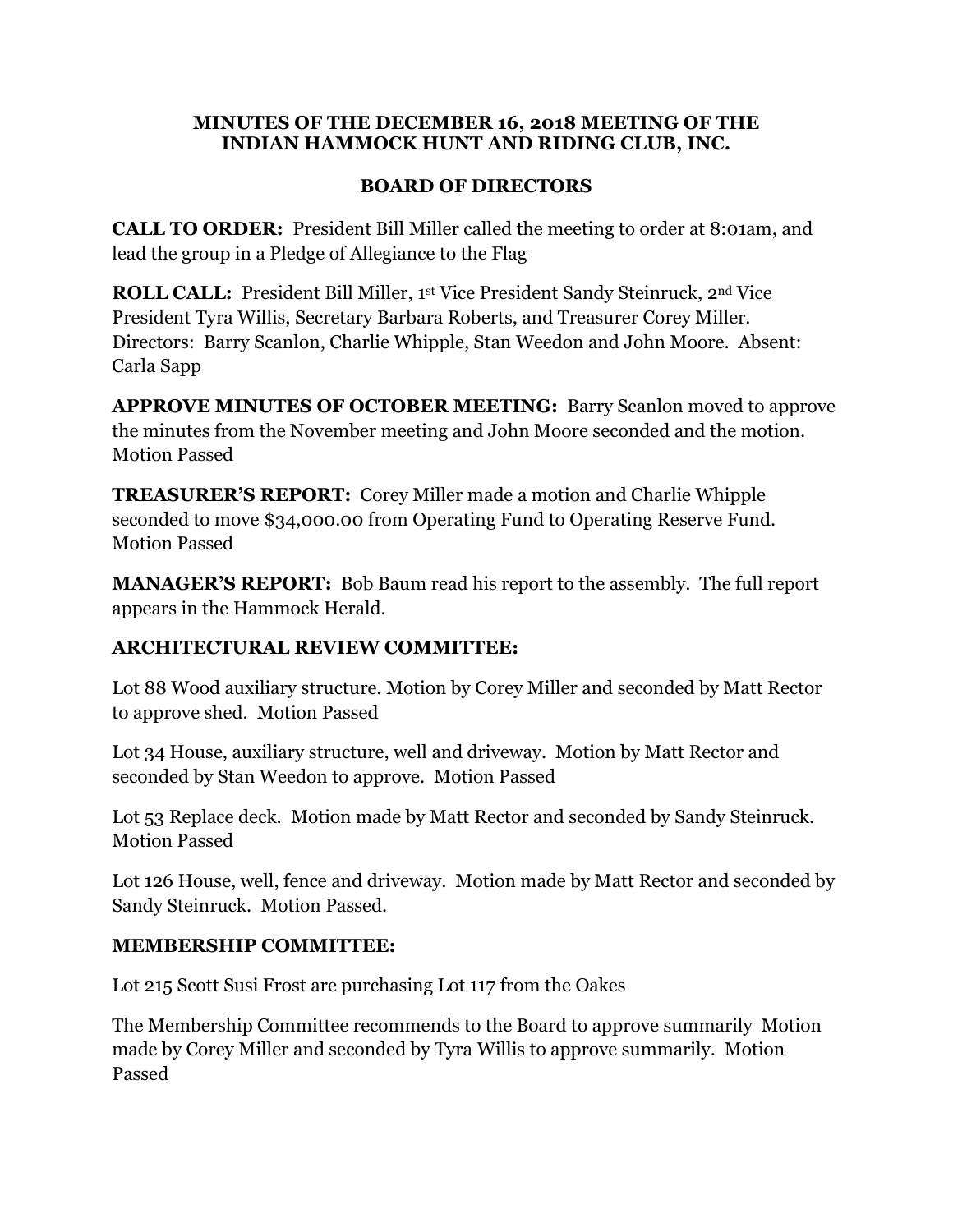Motion made by Tyra Willis and seconded by Matt Rector to accept the assigned lease for the Aircraft Hangar from Lot 117 to Lot 215. Motion Passed

# **SPECIAL EVENTS COMMITTEE**

Report was made by Barrie Whitehead

# **HUNT COMMITTEE**

Greg Young showed Hunt Committee's suggestion for signs for Hunt Areas. Matt Rector made a motion and Barbara Roberts seconded to have the Manager make signs at lease 11X17 and post at the entrances into the Hunt Areas. Motion Passed

# **NEW BUSINESS:**

Request by member concerning animal care contractors. Motion made by Charlie Whipple and seconded by Tyra Willis that the Board should not get involved in this issue and referred it back to the Manager. Motion Passed.

# **UNFINISHED BUSINESS:**

Motion made by Corey Miller and seconded by John Moore to accept the Guidelines for Lodge Functions. Motion Passed.

President Bill Miller passed the gavel to Sandy Steinruck and the following was taken up. Motion made by Matt Rector and seconded by Tyra Willis to accept the landscape plan that Lot 235 purpose for replace of common landscape. Motion Passed with Bill Miller recuse himself.

Motion made by Charlie Whipple and seconded by Tyra Willis to change the ARC rules to say buffer is recommended and not required. Motion failed. Member asked Manager to put on agenda for Annual Meeting to see what the members wanted

# **ADJOURNMENT:**

Motion made by Matt Rector and seconded by Stan Weedon to adjourn the meeting at 9:37am. Motion Passed.

In the 15 minutes for Member Discussion, request was made to have the agenda for the monthly meetings sent to the membership before the meeting each month.

Submitted by: Barbara Roberts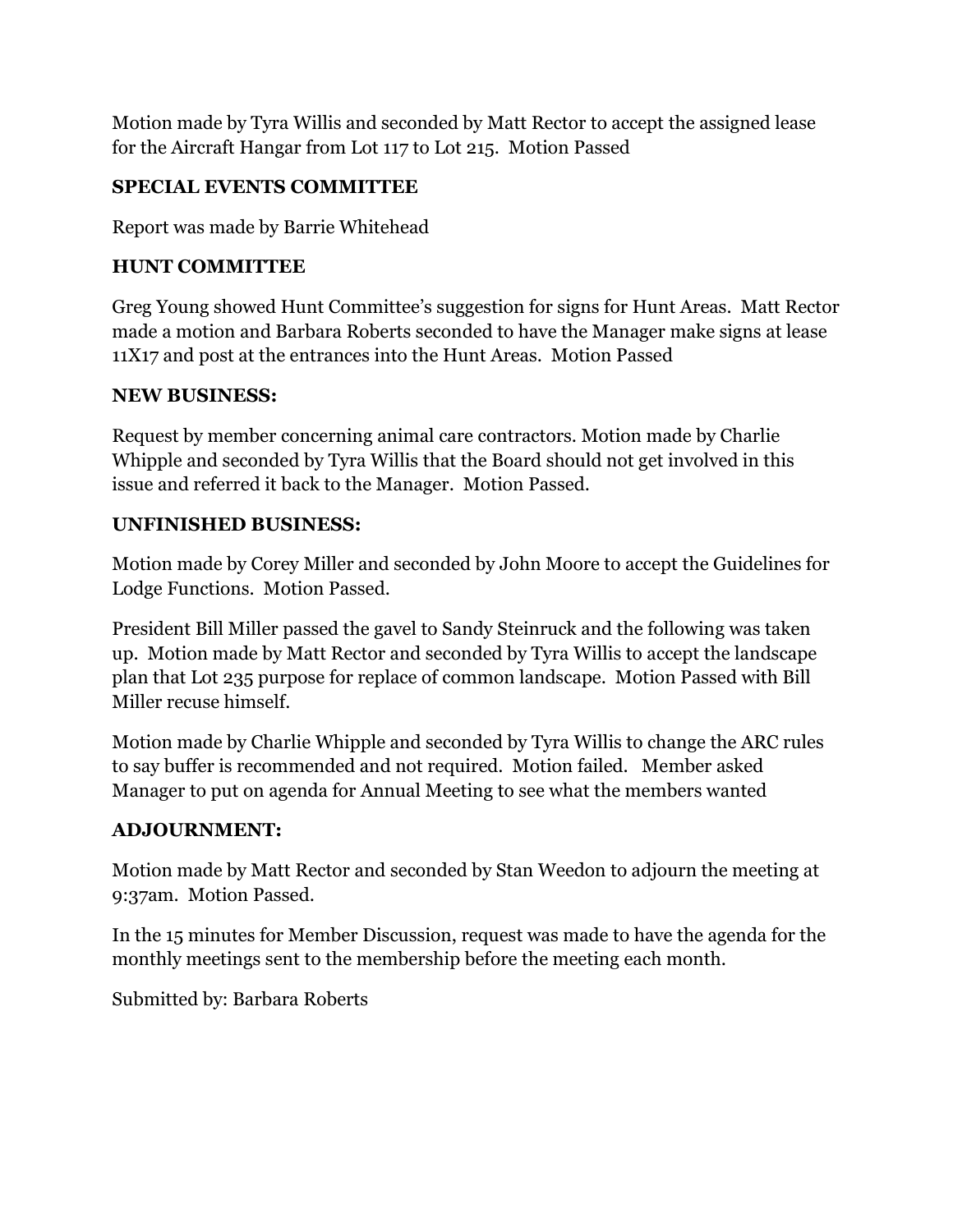# **MINUTES OF THE NOVEMBER 18, 2018 MEETING OF THE INDIAN HAMMOCK HUNT AND RIDING CLUB, INC.**

## **BOARD OF DIRECTORS**

**CALL TO ORDER:** President Bill Miller called the meeting to order at 8:00am, and lead the group in a Pledge of Allegiance to the Flag

**ROLL CALL:** President Bill Miller, 1st Vice President Sandy Steinruck, Secretary Barbara Roberts, and Treasurer Corey Miller. Directors: Barry Scanlon, Carla Sapp, Charlie Whipple, Stan Weedon and John Moore. Absent: 2nd Vice President Tyra Willis

Agenda changed to take up violation on Lot 9. Sandy Steinruck made a motion and seconded by Matt Rector to have the member get a survey and an estimate from a licensed contractor to move the fence by January 20, 2019. Motion Passed.

**APPROVE MINUTES OF OCTOBER MEETING**: Matt Rector moved to approve the minutes from the October meeting and Corey Miller seconded and the motion. Motion Passed

**TREASURER'S REPORT:** Corey Miller reported that we are currently \$44436.00 ahead of budget

**MANAGER'S REPORT:** Bob Baum read his report to the assembly. The full report appears in the Hammock Herald.

## **ARCHITECTURAL REVIEW COMMITTEE:**

Lot 44 to change house color. Motion made by Matt Rector and seconded by Corey Miller. Motion Passed.

Lot 116 lot clearing. Motion made by Matt Rector and seconded by Stan Weedon. Motion Passed.

Lot 139 install fence. Motion made by Corey Miller and seconded by Stan Weedon. Motion Passed.

Lot 142 new barn. Motion made by Barbara Roberts and seconded by Matt Rector. Motion Passed.

Lot 184 replace fence and place on member's lot. Motion made by Barbara Roberts and seconded by Stan Weedon. Motion Passed.

Lot 246 new carport. Motion made by Barbara Roberts and seconded by Corey Miller. Motion Passed.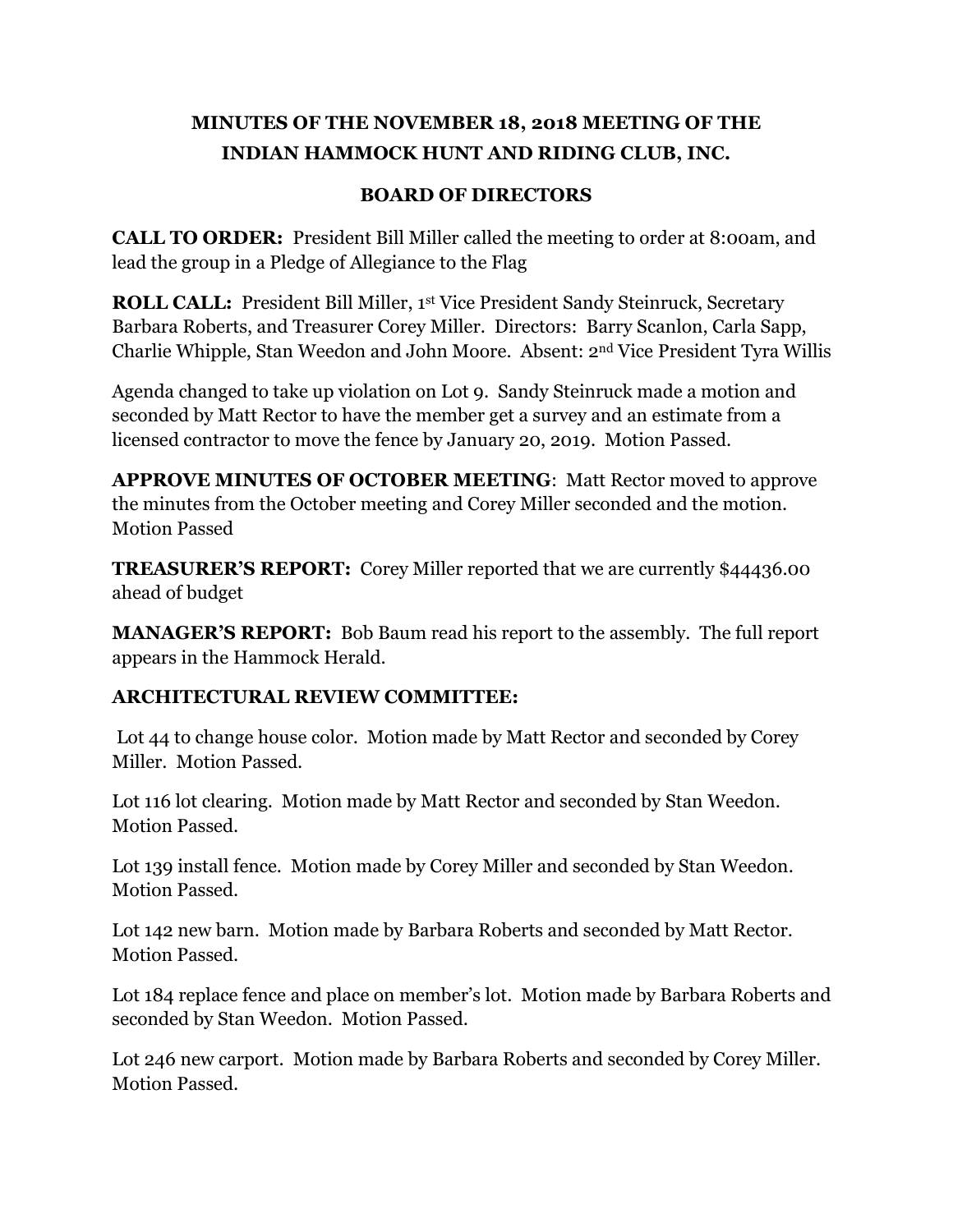Lot 259 install fence and lot clearing. Motion made by Barbara Roberts and seconded by Corey Miller. Motion Passed.

# **MEMBERSHIP COMMITTEE:**

# NEW MEMBERS

Raymond Littee is purchasing Lot 157. He is from Port St Lucie and plans on building and living in Indian Hammock. He is interested in the Rifle/Pistol Range. Barbara Roberts made a motion and Matt Rector seconded to wave the right of first refusal and approve this member.

Scott Hutchins is purchasing Lot 124. He is from Lake Placid and plans on building and living in Indian Hammock. He is interested in the Rifle/Pistol Range and Skeet and Trap. Barbara Roberts made a motion and Matt Rector seconded to wave the right of first refusal and approve this member.

Lease

The Patrick's of Lot 282 are leasing their home to Andrea Courchesne and John Crawford. Barbara Roberts made a motion and Carla Sapp seconded to approve this lease.

A Work Shop Meeting is scheduled for December 15, 2018 at 8:00am at the Lodge for the Board to discuss rules on LTG's and Guests

# **Hunt Committee**

Matt Rector made a motion and Corey Miller seconded to spend up to \$2000.00 from Indian Hammock funds to seed, fertilizer and spray food plots in grass areas near Lodge and Lake Coleman. Discussion followed until Carla Sapp made a motion and Corey Miller seconded to call the question. Motion Passed and the vote was taken on the motion and it failed. Corey Miller made a motion and Sandy Steinruck seconded to spend up to \$1000.00 from Indian Hammock funds and Hunt Committee to spend up to \$1000.00 from their budget. Motion Passed.

# **NEW BUSINESS:**

Matt Rector made a motion and Barbara Roberts seconded to spend up to \$5000.00 on 2 skeet machines with money coming from Asset Reserve. Motion Passed.

# **UNFINISHED BUSINESS:**

Corey Miller made a motion and Matt Rector seconded to approve Member Fee Schedule Changes. Motion Passed.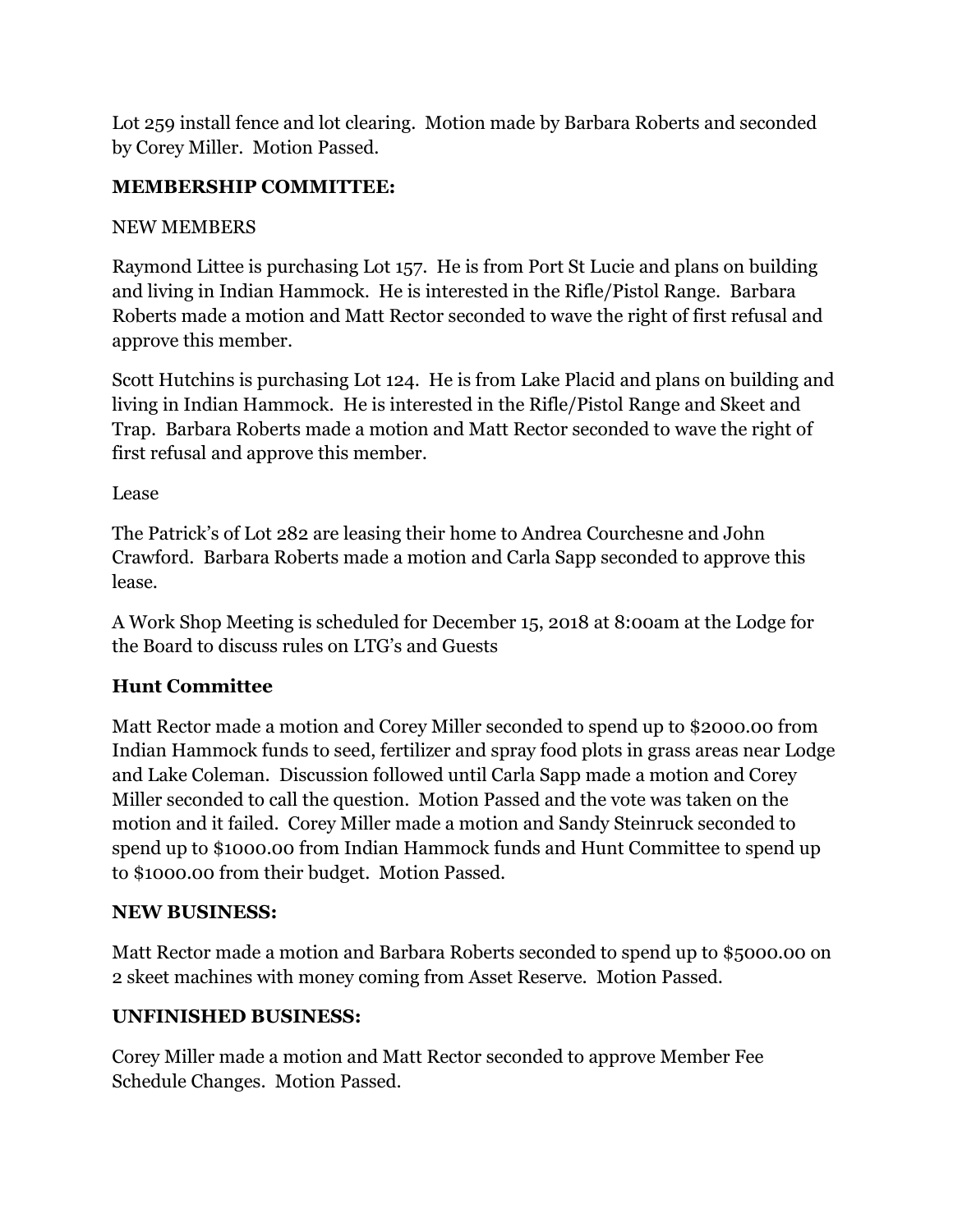# **ADJOURNMENT:**

Motion made by Carla Sapp and seconded by Matt Rector to adjourn the meeting at 11:09am. Motion Passed.

Submitted by: Barbara Roberts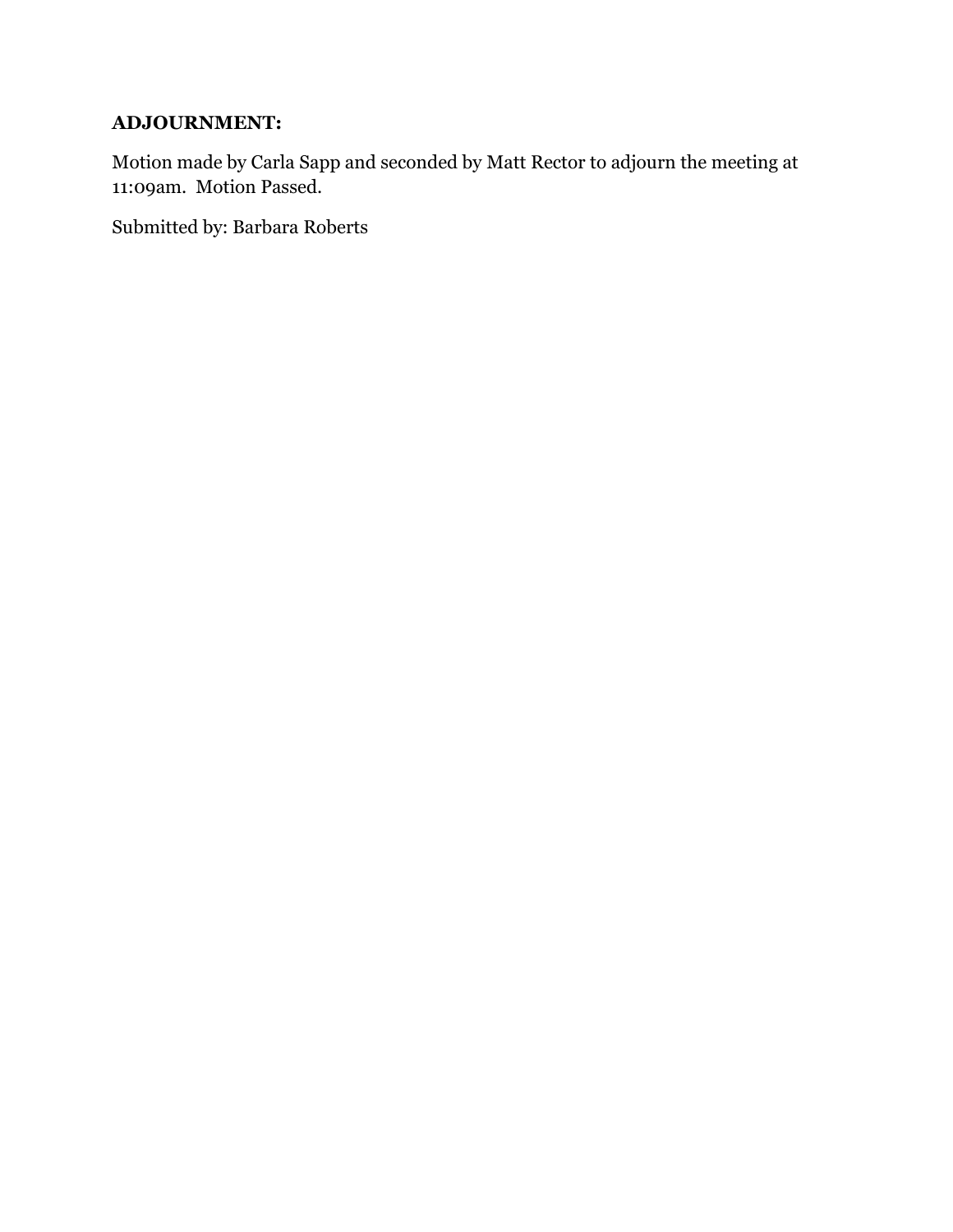### **MINUTES OF THE OCTOBER 21, 2018 MEETING OF THE**

## **INDIAN HAMMOCK HUNT AND RIDING CLUB, INC.**

## **BOARD OF DIRECTORS**

**CALL TO ORDER:** President Bill Miller called the meeting to order at 8:03am, and lead the group in a Pledge of Allegiance to the Flag

**ROLL CALL:** President Bill Miller, 1st Vice President Sandy Steinruck and Treasurer Corey Miller. Directors: Barry Scanlon, Carla Sapp, Charlie Whipple, Stan Weedon and John Moore. Absent: 2nd Vice President Tyra Willis and Secretary Paul Whitehead

**APPROVE MINUTES OF September MEETING**: Barry Scanlon moved to approve the minutes from the September meeting and John Moore seconded and the motion passed with Matt Rector and Sandy Steinruck abstaining .

**TREASURER'S REPORT:** Corey Miller reported that we are currently \$80,000.00 ahead of budget with over \$57000 from member services

Matt Rector made a motion, seconded by Sandy Steinruck to purchase a Boom Mower up to \$26,000 with the money coming from the sale of the grader which was \$28000. Motion passed

**MANAGER'S REPORT:** Bob Baum read his report to the assembly. The full report appears in the Hammock Herald.

## **ARCHITECTURAL REVIEW COMMITTEE:**

Lot 168 to change roof to galvalume. Motion made by Matt Rector and seconded by Corey Miller. Motion passed

Lot 185 new house, well and driveway. Motion made by Corey Miller and seconded by Stan Weedon. Motion Passed

Lot 34 lot clearing and driveway. Motion made by Matt Rector and seconded by Barry Scanlon. Motion Passed

Lot 106 fill dirt and millings and driveway. Motion made by Matt Rector and seconded by Stan Weedon. Motion Passed.

Lot 231 resubmitting lot clearing and driveway. Motion made by Corey Miller and seconded by Charlie Whipple. Motion passed.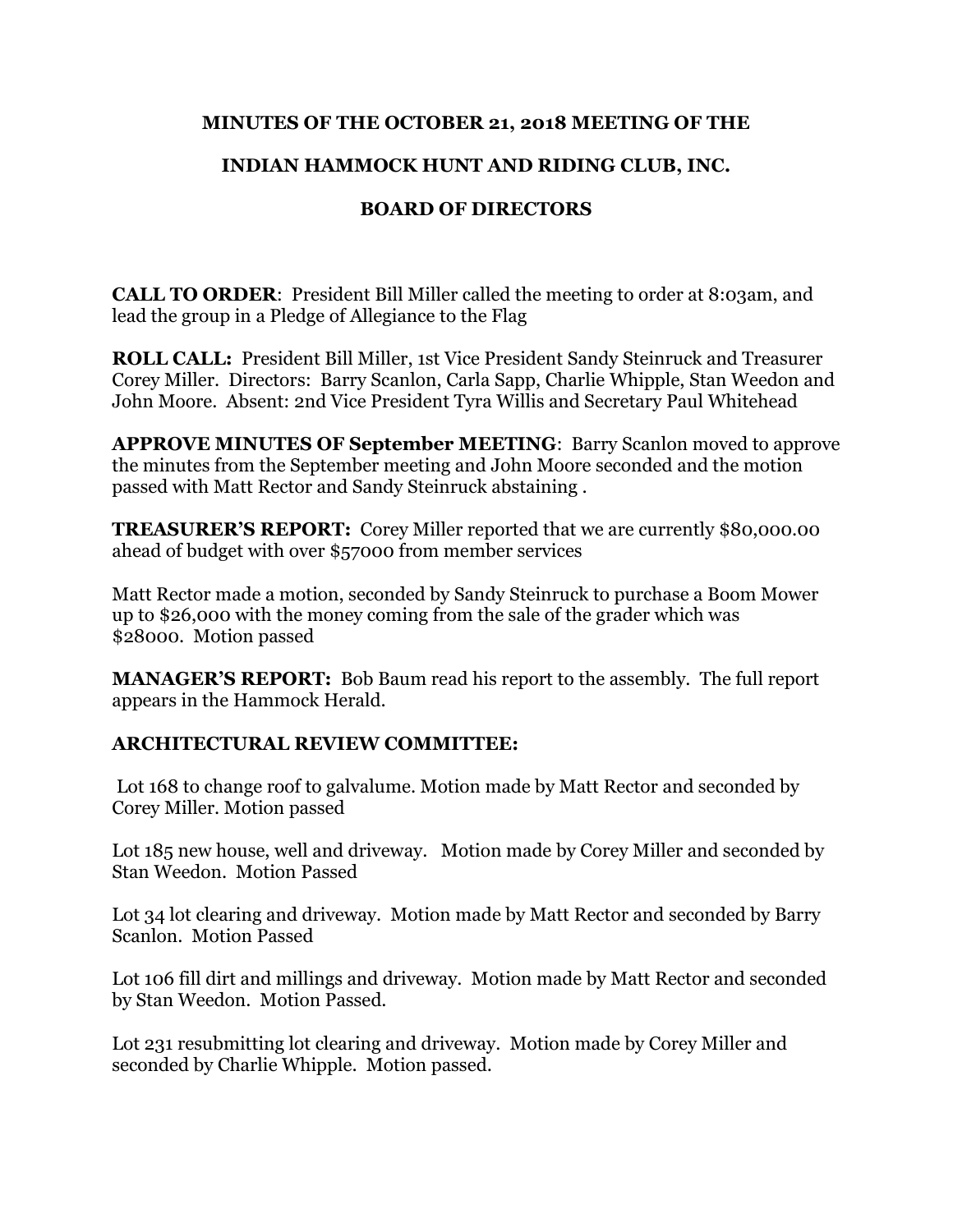Lot 216 access building on excising slab. Motion made by Matt Rector and seconded by Barry Scanlon. Motion passed with Sandy Steinruck opposed.

## **MEMBERSHIP COMMITTEE:**

## NEW MEMBERS

Katie Baker is purchasing Lot 259 She lives in Indian Hammock and is interested in horses. Motion made by Matt Rector and seconded to by Corey Miller to wave the right of first refusal and approve. Motion Passed.

Devin Wilson is purchasing Lot 105. They live in Ft Pierce and plan on living in Indian Hammock. They are interested in shooting and horses. Motion made by Matt Rector and seconded by John Moore to wave the right of first refusal and approve. Motion Passed.

Scott and Lourdes (Lou Lou) Cable are purchasing Lot 116. They live in Boynton Beach and are interested in shooting and hunting. Motion made by Matt Rector and seconded by Sandy Steinruck to wave the right of first refusal and approve. Motion Passed.

Member to Member

Scott Romberger of Lot 258 is purchasing Lot 259 Motion made by Matt Rector and seconded by John Moore to approve similarity. Motion Passed.

Lease

Patricia Peddicord of Lot 108 is leasing to Tristan and Hope Tibbs. Motion made by Corey Miller and seconded by Matt Rector to approve lease. Motion Passed.

Ron Shofett of Lot 19 is leasing to Jezell Montes and Alex Ramirez. Motion made by Matt Rector and seconded by John Moore to approve lease. Motion Passed with Stan Weedon opposed.

## LTG

The Patrick's of Lot 282 are adding Andrea Courchesne and John Crawford as LTG's. Motion made by Carla Sapp and seconded by Matt Rector to approve these LTG's. Motion failed with Sandy Steinruck, Barry Scanlon, Corey Miller, Stan Weedon and John Moore.

## **SKEET & TRAP**

Motion made by Matt Rector and seconded by Charlie Whipple to have night shoots under the direction of Skeet and Trap and not pass 10pm to do testing on lights. Motion Passed.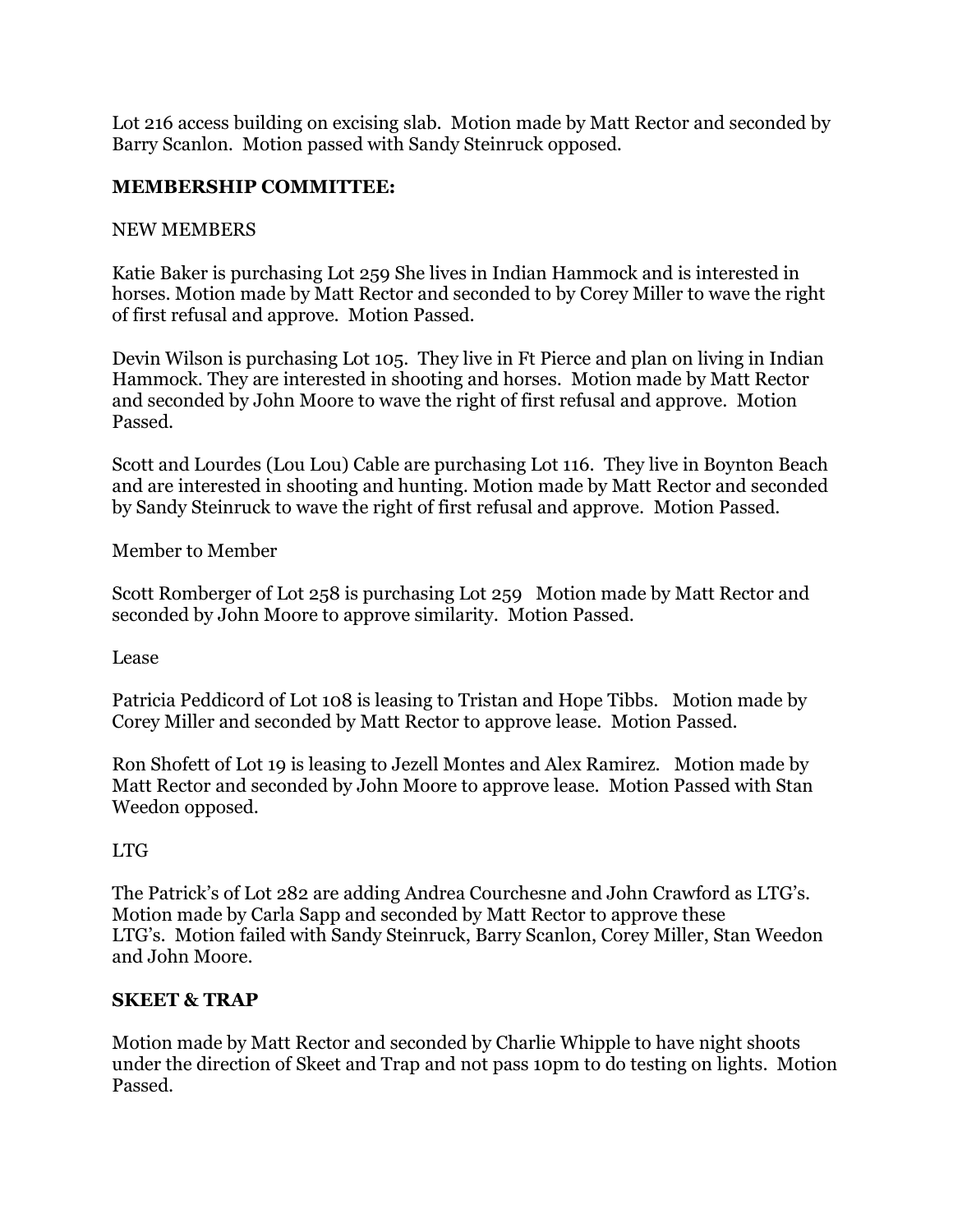#### **NEW BUSINESS:**

Motion made by Corey Miller and seconded by John Moore to approve the Member Services Fee Schedule for 2018/2019 fiscal year. Motion Passed.

Motion made by Barry Scanlon and seconded by Charlie Whipple to cease approval of any new LTG's and to continue existing LTG's until they are no longer LTG's. Motion Passed with Carla Sapp opposed.

Violation by Lot 182 for pond on common property. Motion made by Stan Weedon and seconded by John Moore for member to either get a survey or find property markers by next month's meeting. Motion Passed.

Violation by Lot 9 for fence on common property. Motion made by Stan Weedon and seconded by Carla Sapp to move fence off common property by end of year. Motion Passed.

The gravel was turned over to 1st Vice President Sandy Steinruck

Violation by Lot 235 for fence on common property. Motion made by Corey Miller and seconded by Stan Weedon to move fence off common property, no gates going into common property and re-landscape common area. Motion Passed with Bill Miller abstaining.

#### **UNFINISHED BUSINESS:**

Motion made by Matt Rector and seconded by Corey Miller to approve the Hunt SOP. Motion Passed.

Motion made by Matt Rector and seconded by Corey Miller to have the office not issue antlerless deer/doe tags until further notice. Motion Passed.

#### **OTHER BUSINESS:**

The gravel was returned to President Bill Miller

Motion made by Matt Rector and seconded by Carla Sapp to have the ARC recommend a standard of the replacement of buffers. Motion Passed

Motion made by Matt Rector and seconded by Corey Miller to approve the renewal of the lease for the kitchen at \$1.00 per month. Motion Passed.

President Bill Miller informed the Board that Paul Whitehead has resigned.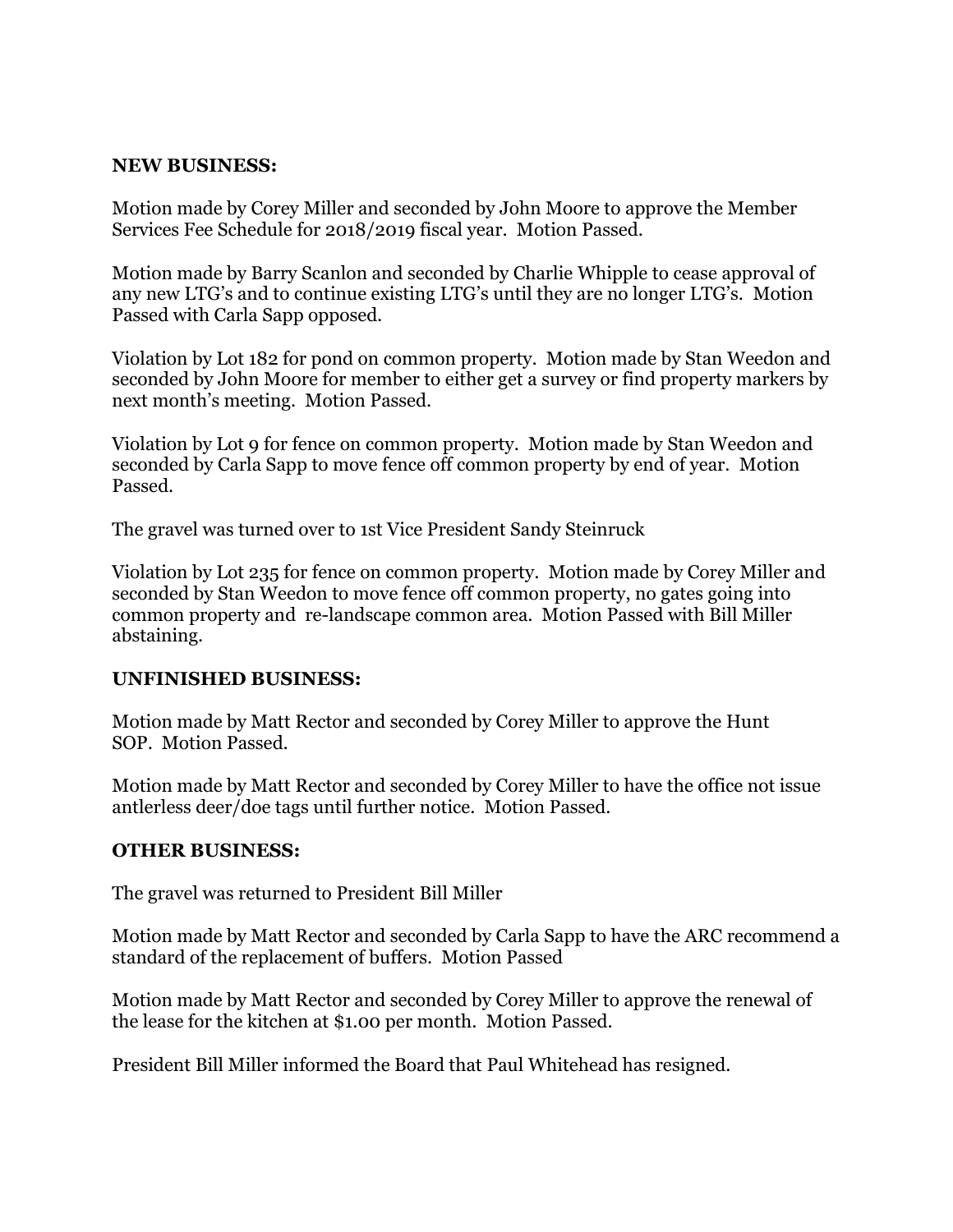Motion made by Matt Rector and seconded by Barry Scanlon to approve Barbara Roberts as new board member and secretary. Motion Passed.

## **ADJOURNMENT:**

Motion made by Matt Rector and seconded by John Moore to adjourn the meeting at 11:45am. Motion passed.

Submitted by: Barbara Roberts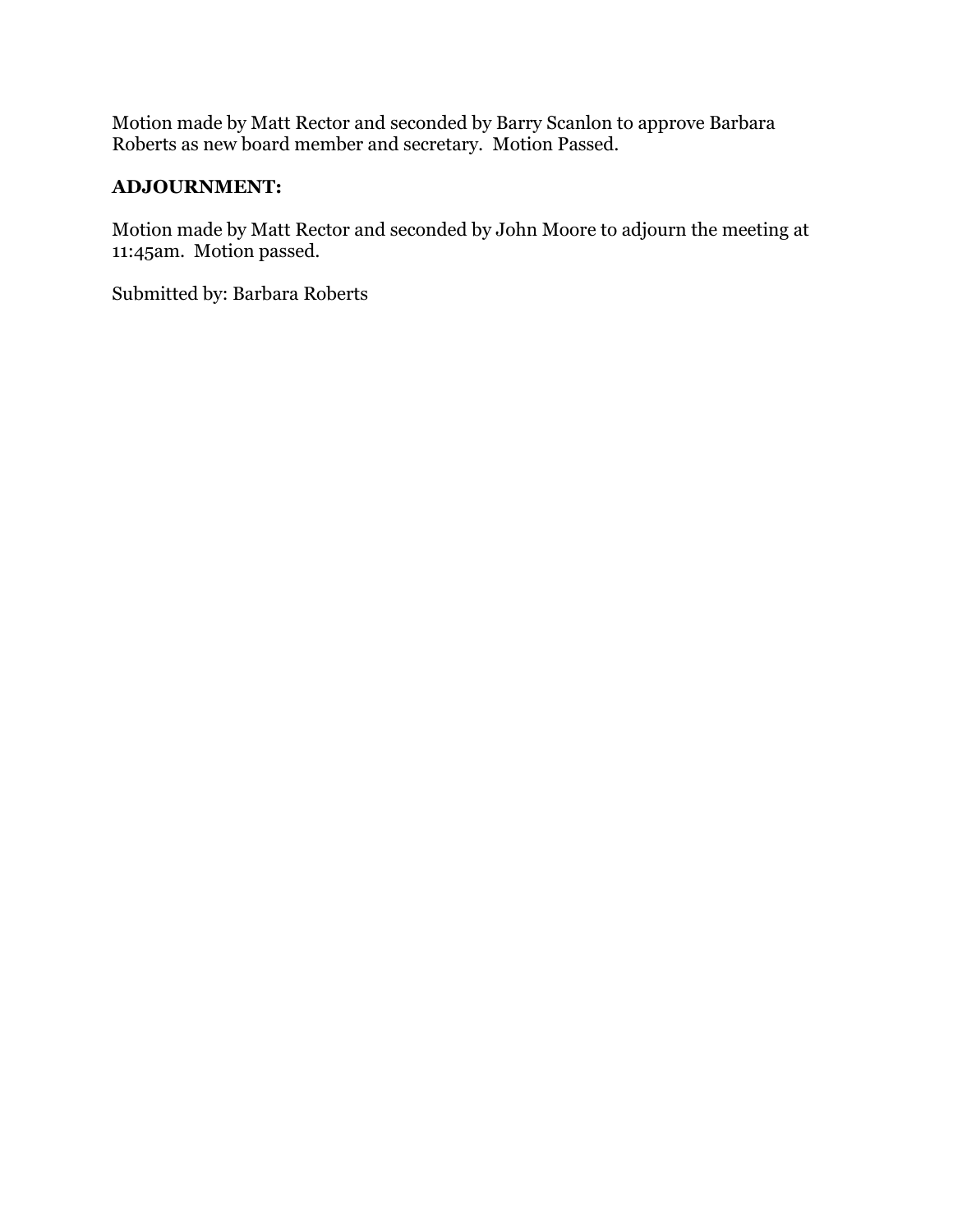## **MINUTES OF THE September 16, 2018 MEETING OF**

## **THE INDIAN HAMMOCK HUNT ANDRIDING CLUB, Inc.**

## **BOARD OF DIRECTORS**

**CALL TO ORDER:** President Bill Miller called the meeting to order at 8:01am, and led the group in a Pledge of Allegiance to the Flag

**ROLL CALL:** President Bill Miller, 2nd Vice President Tyra Willis, and Treasurer Corey Miller. Directors: Barry Scanlon, Carla Sapp, Charlie Whipple, Stan Weedon and John Moore. Absent: 1st Vice President Sandy Steinruck, Secretary Paul Whitehead and Matt Rector

**APPROVE MINUTES OF AUGUST MEETING:** Tyra Willis moved to approve the minutes from the August meeting and Barry Scanlon seconded and the motion passed.

**TREASURER'S REPORT:** Corey Miller reported that we are currently \$58196.00 ahead of budget with over \$47000 from member services

Corey Miller made a motion, seconded by John Moore to purchase a HD96 grader for \$6840 with the money coming from the sale of the grader which was \$28000. Motion passed

**MANAGER'S REPORT:** Bob Baum read his report to the assembly. The full report appears in the Hammock Herald.

Corey Miller made a motion and seconded by Charlie Whipple to take the sale of the berries which was \$1300 and put it in the operating fun account. Motion passed

Barry Scanlon made a motion and seconded by Tyra Willis to leave the trees in the deck design. Motion passed.

Stan Weedon asked that the Wildlife Report be put on next month's agenda

**ARCHITECTURAL REVIEW COMMITTEE**: Lot 216 to put in a slab for future garage. Motion made by Corey Miller and seconded by Stan Weedon. Motion passed

**MEMBERSHIP COMMITTEE:** Jerry (Argyrios) and Linda Roussos of Lot 120 are purchasing Lot 103 from Tom Smith. Motion made by Tyra Willis and seconded by John Moore to approve similarity. Motion passed.

Lot 12 Leo Rukin was asking for approval of Rachele Fung as an LTG. This tabled last month and removed from tabled. The original motion made by Matt Rector and seconded by John Moore passed with Charlie Whipple and Barry Scanlon opposed.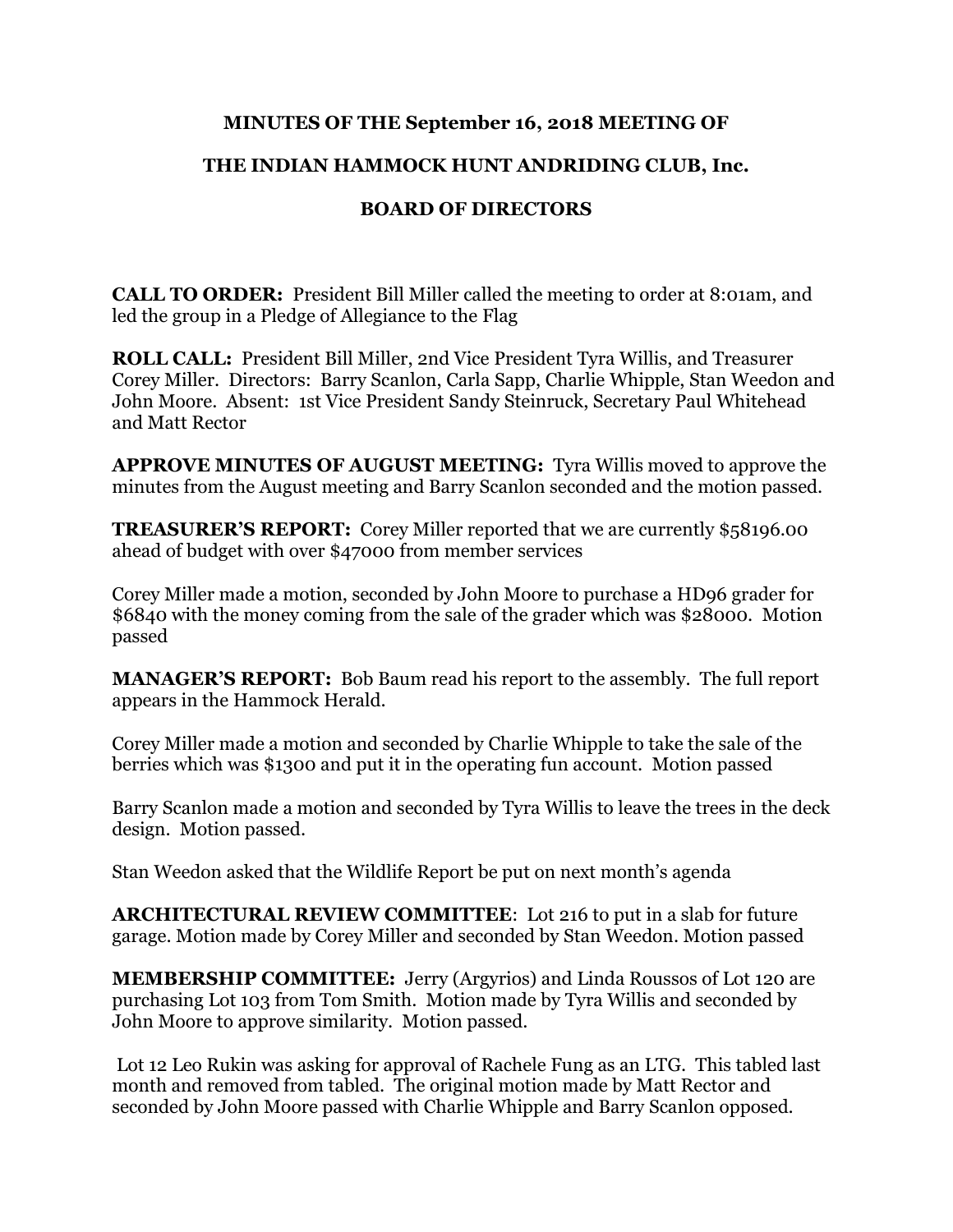**EQUSTRAIN COMMITTEE:** The committee requested to use up to \$1000.00 of their committee funds to put split rail fencing and gates in new trail area. Motion made by Charlie Whipple and seconded by Corey Miller. Motion passed.

Request of have a Christmas Parade on November 24, 2018 was made by the committee. Motion made by Tyra Willis and seconded by Stan Weedon. Motion passed

**SPECIAL EVENTS:** Request to have an Oktoberfest on October 13th from 5:30pm to 7:00pm at the Lodge and to hold a memorial at the flag pole at 11am on November 11 for Veterans Day. Motion made by Tyra Willis and seconded by John Moore. Motion passed

#### **NEW BUSINESS:**

Motion made by Corey Miller and seconded by John Moore to pass the fee schedule for 2018-2019. Discussion followed and Stan Weedon made a motion and Corey Miller seconded to call the question. Motion passed. Feed schedule motion passed.

The Re-write rule for limits on LTG's is to be put back on agenda for next month.

Approvals of Communications SOP. Motion made by Carla Sapp and seconded by Stan Weedon. Motion passed.

Proposed Hunt SOP. Board agreed to send Hunt SOP revision and will be on agenda next month for approval. Motion made by Carla Sapp and seconded by Stan Weedon. Motion passed.

Skeet and Trap requested to use up to \$1200.00 from their committee funds for additional lights at the skeet field. Motion made by Tyra Willis and seconded by John Moore. Motion passed.

## **UNFINISHED BUSINESS:**

Motion made by Corey Miller and seconded by Tyra Willis to use the original formula to compute the rental amount on the 5 year hangar leases. 4 lots at the current annual assessment divided by the 5 year leases. Motion passed.

#### **NEW BUSINESS:**

Stan Weedon made a motion and seconded by Corey Miller to approve the 2018-2019 Budget of \$229.00 per month per lot. Motion passed.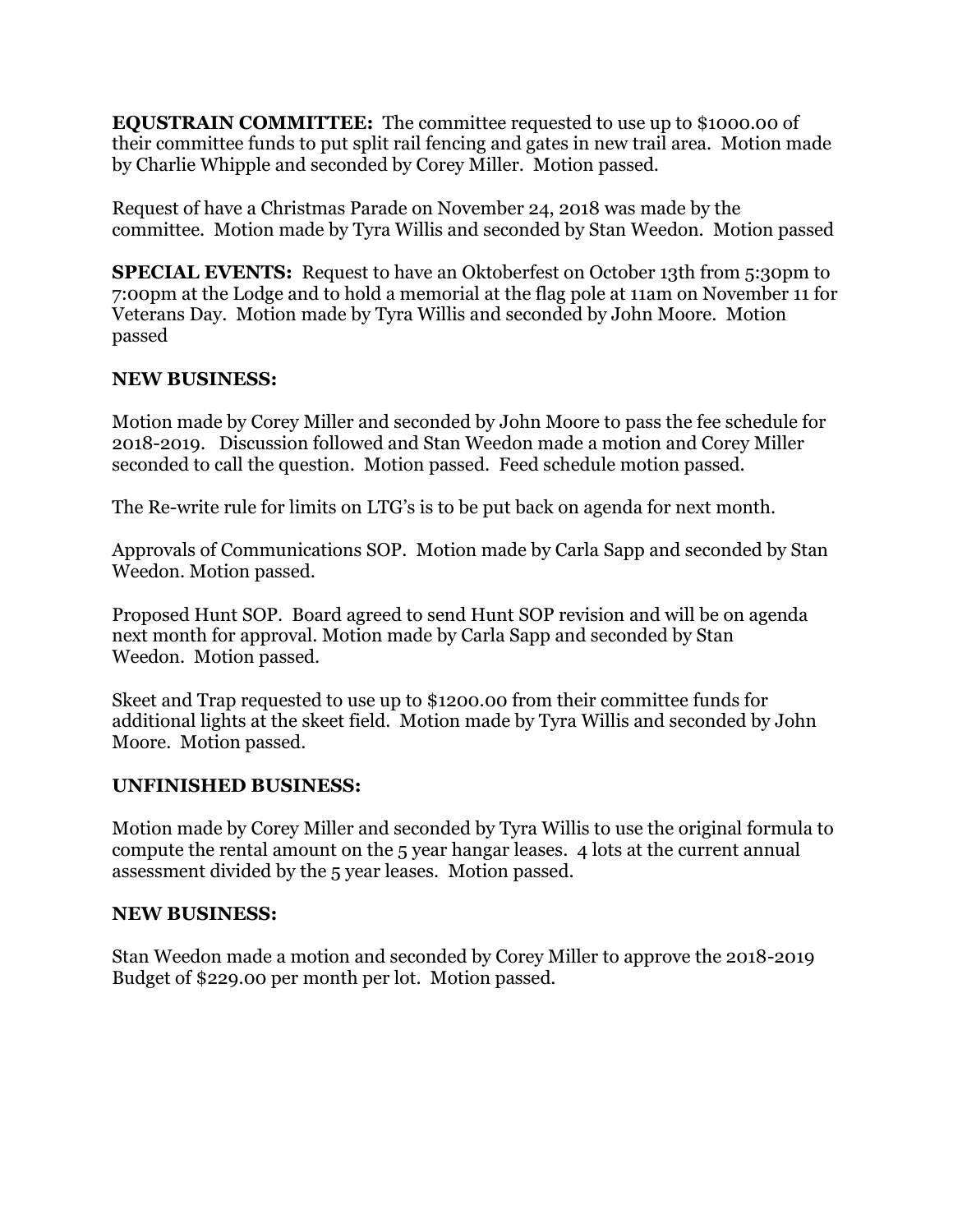# **ADJOURNMENT:**

Motion made by Barry Scanlon and seconded by Carla Sapp to adjourn the meeting at 10:27am. Motion passed.

Submitted by,

Barbara Roberts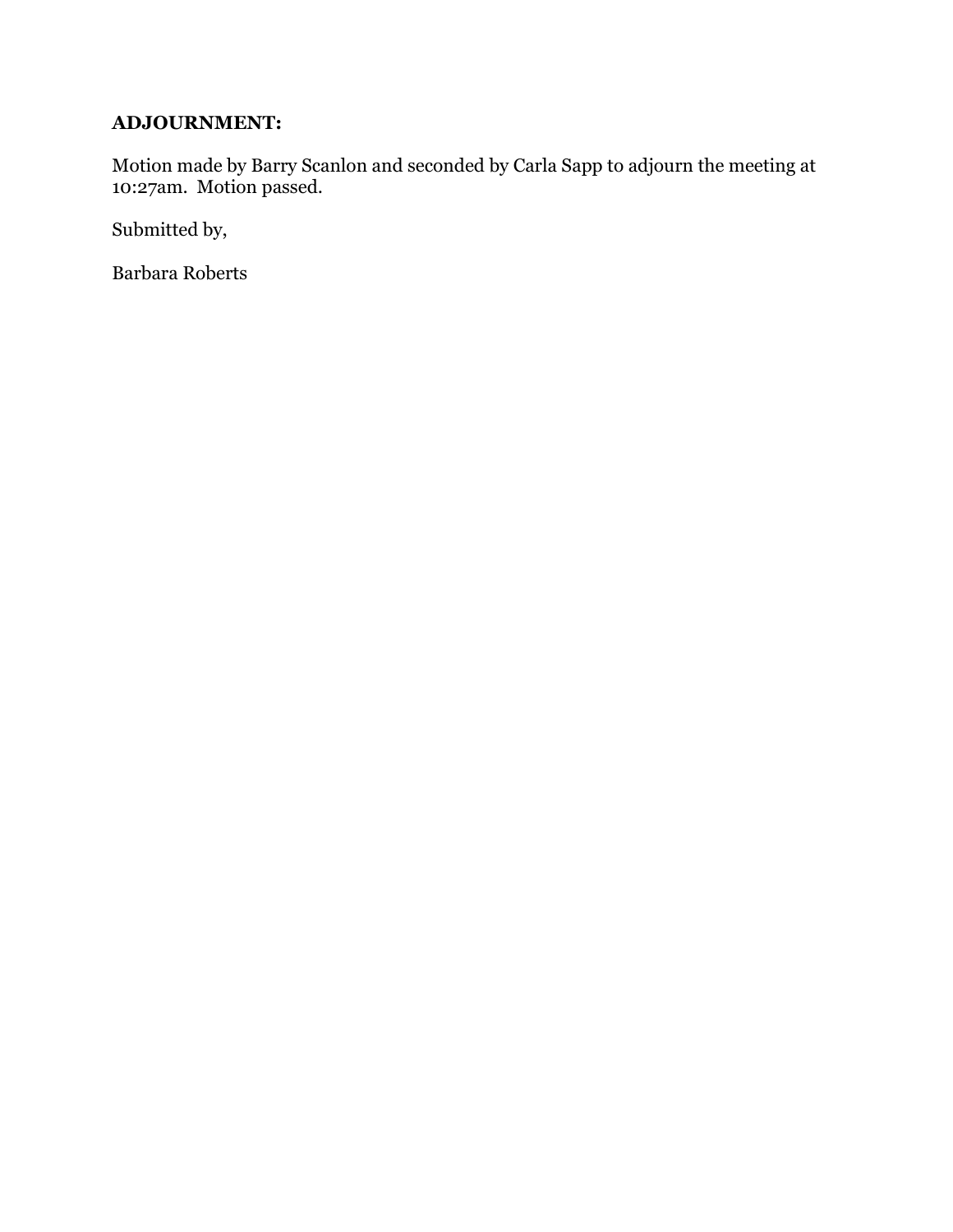### **MINUTES OF THE August 19, 2018 MEETING OF**

## **THE INDIAN HAMMOCK HUNT ANDRIDING CLUB, Inc.**

## **BOARD OF DIRECTORS**

**Call to Order:** President Bill Miller called the meeting to order at 08:01 AM, and led the group in a Pledge of Allegiance to the Flag.

**Roll Call:** Officers: President Bill Miller, 1st Vice President Sandy Steinruck, 2nd Vice President Tyra Willis, Treasurer Corey Miller, and Secretary Paul Whitehead

Directors: Barry Scanlon, Carla Sapp, Charlie Whipple, John Moore and Matt Rector

Absent: Stan Weedon

### **Approve Minutes of July Meeting**

Matt Rector moved to approve the minutes from the July meeting including the correction that Sandy Steinruck was actually absent (the original minutes showed her both present and absent). Tyra Willis seconded and the motion passed unopposed.

#### **Treasurer's Report**

Corey Miller reported that we are currently \$53,139 ahead of budget for our fiscal year of which \$40,367 is from member services.

Stan Weedon joined the meeting at 08:03 AM.

#### **Manager's Report**

Robert Baum read his report to the assembly. The full written report appears in the Hammock Herald.

#### **Architectural Review Committee**

- 1. Lot 185 Baum Fencing and gates –Matt Rector moved to approve seconded by Tyra Willis. The motion passed unopposed.
- 2. Lot 245 Devine Carport modification Matt Rector moved to approved seconded by Corey Miller. The motion passed unopposed.
- 3. Lot 96 Hall Pump house  $(6'x8')$  Matt Rector moved to approve seconded by Sandy Steinruck. The motion passed unopposed.
- 4. Lot 168– Littee House Paul Whitehead moved to approve seconded by Tyra Willis. The motion passed unopposed.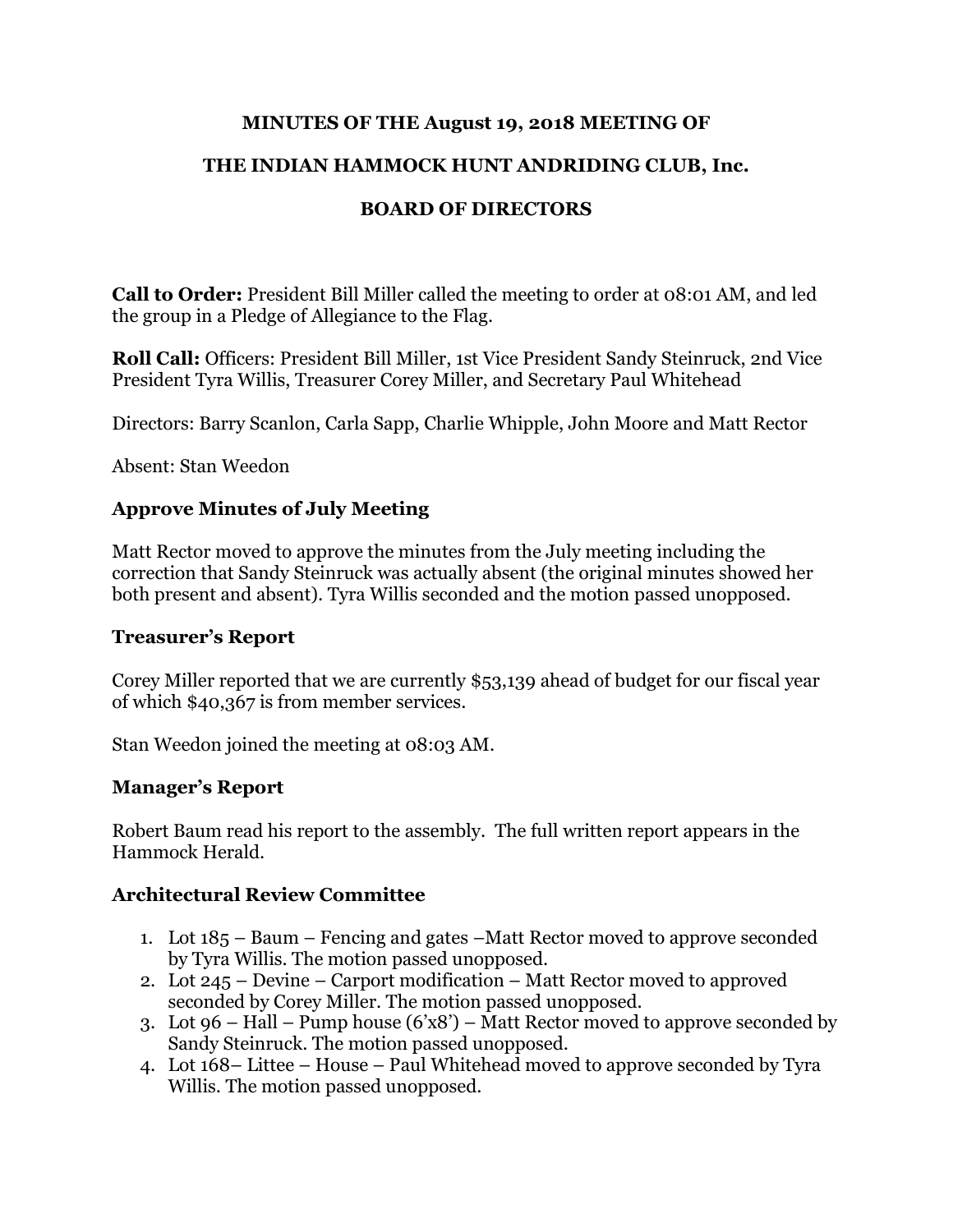5. Lot 1 – Dinnen – House –Matt Rector moved to approve seconded by Carla Sapp. The motion passed unopposed

# **Membership Committee**

New Member

- 1. Lot 169 Garoud & Rostan Paul Whitehead moved to waive the right of first refusal and approve the new member seconded by Sandy Steinruck. The motion passed unopposed.
- 2. Lot 57 Olga Smith Paul Whitehead moved to waive the right of first refusal and approve the new member seconded by Corey Miller. The motion passed unopposed.

Member to Member Transfer

Lot 57 – Tom Smith – Matt Rector moved to approve the member to member transfer seconded by Stand Weedon. The motion passed unopposed.

Lease

Lot 289 – Leo Rukin, Boris Lai, and Endrico Vaask – Matt Rector moved to deny the lease seconded by Barry Scanlon. The motion failed with only Matt Rector, Tyra Willis, Corey Miller, and Barry Scanlon in favor.

Sandy Steinruck moved to approve the lease seconded by Paul Whitehead. The motion passed with Matt Rector, Tyra Willis, Corey Miller, and Barry Scanlon opposed.

## LTG

Leo Rukin of Lot 12 is adding Rachele Fung as an LTG – Matt Rector moved to approve the LTG seconded by John Moore.

Matt Rector moved to table this item seconded by Charlie Whipple. The motion to table passed unopposed.

## **NEW BUSINESS**

- 1. John Moore moved to find Harold Piskura of Lot 47 in violation for over clearing and to have the improperly cleared buffer replaced to the satisfaction of all parties involved. Matt Rector seconded and the motion passed unopposed.
- 2. Matt Rector moved to approve the Appeals Committee as proposed (John Hume as Chair, Bill Black, Bill Dover, Delores Newman, and Dick Swan). Sandy Steinruck seconded and the motion passed unopposed.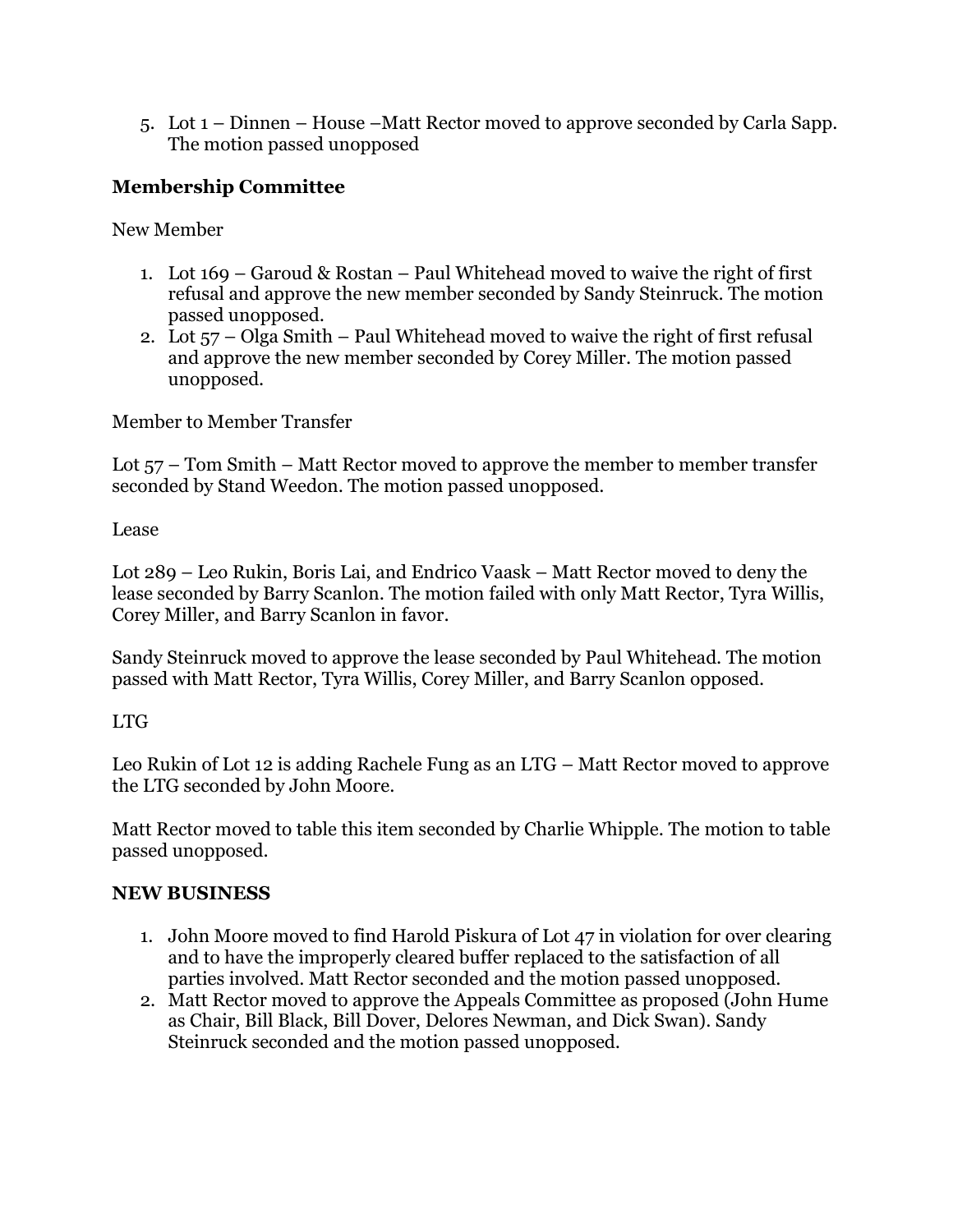#### **UNFINISHED BUSINESS**

1. Corey Miller moved to change the 5 year hangar lease "footprint" calculation to read as follows:

(1) Lessee will pay a sum for the exclusive use of the square footage of the hangar computed by 4 monthly lot assessments at the prevailing rate, divided by the total square footage of all hangars, times the square footage of the Lessee's hangar, plus the applicable sales tax.

This will be subject to lawyer review and proper notice to the membership. Paul Whitehead seconded and the motion passed unopposed.

2. Charlie Whipple moved to approve the transfer of the hangar lease from Pollock, lot 261 to Wojdylak, lot 12. Corey Miller seconded and the motion passed with Stan Weedon opposed.

### **Other Business**

Matt Rector moved to approve the manager to spend up to \$1,500 to get plans and permits for a new deck for the Lodge seconded by Tyra Willis. The motion passed unopposed.

## **Adjournment**

Corey Miller made a motion to adjourn at 11:15 AM seconded by Carla Sapp. The motion passed unopposed.

Submitted by,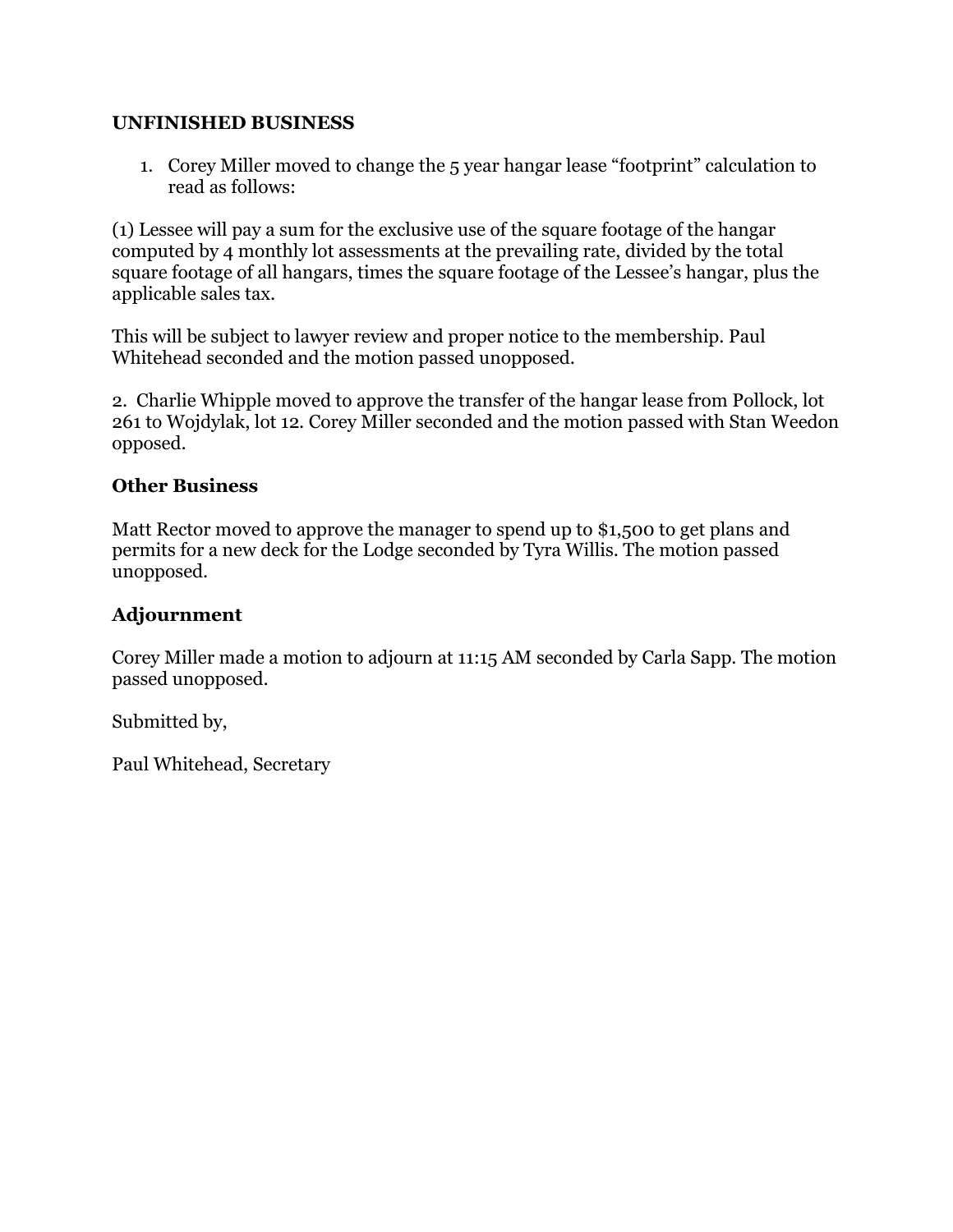## **MINUTES OF THE July 22, 2018 MEETING OF THE**

## **INDIAN HAMMOCK HUNT AND RIDING CLUB, Inc.**

## **BOARD OF DIRECTORS**

**Call to Order**: President Bill Miller called the meeting to order at 08:01 AM, and led the group in a Pledge of Allegiance to the Flag.

**Roll Call:** Officers: President Bill Miller, 1st Vice President Sandy Steinruck, 2nd Vice President Tyra Willis, Treasurer Corey Miller, and Secretary Paul Whitehead

Directors: Barry Scanlon, Carla Sapp, John Moore and Matt Rector

Absent: 1st Vice President Sandy Steinruck, Charlie Whipple, Stan Weedon

### **Approve Minutes of June Meeting**

Corey Miller moved to approve the minutes from the June meeting seconded by Tyra Willis. The motion passed unopposed.

#### **Treasurer's Report**

Corey Miller reported that we are currently \$47,778 ahead of budget for our fiscal year of which \$39,000 is from member services.

\*\* Reminder that we have Budget Town Hall meetings on Saturday August 18th and Saturday September 15th in the Lodge at 9:00 AM.

Stan Weedon joined the meeting at 08:05 AM.

#### **Manager's Report**

Robert Baum read his report to the assembly. The full written report appears in the Hammock Herald.

#### **Architectural Review Committee**

- 1. Lot 1 Dinnen Land clearing –Matt Rector moved to approve seconded by Carla Sapp. The motion passed unopposed.
- 2. Lot 157 Brescia Land clearing and driveway Matt Rector moved to approve seconded by Barry Scanlon. The motion passed unopposed.
- 3. Lot 100 Houlihan Addition Matt Rector moved to approve seconded by Carla Sapp. The motion passed unopposed.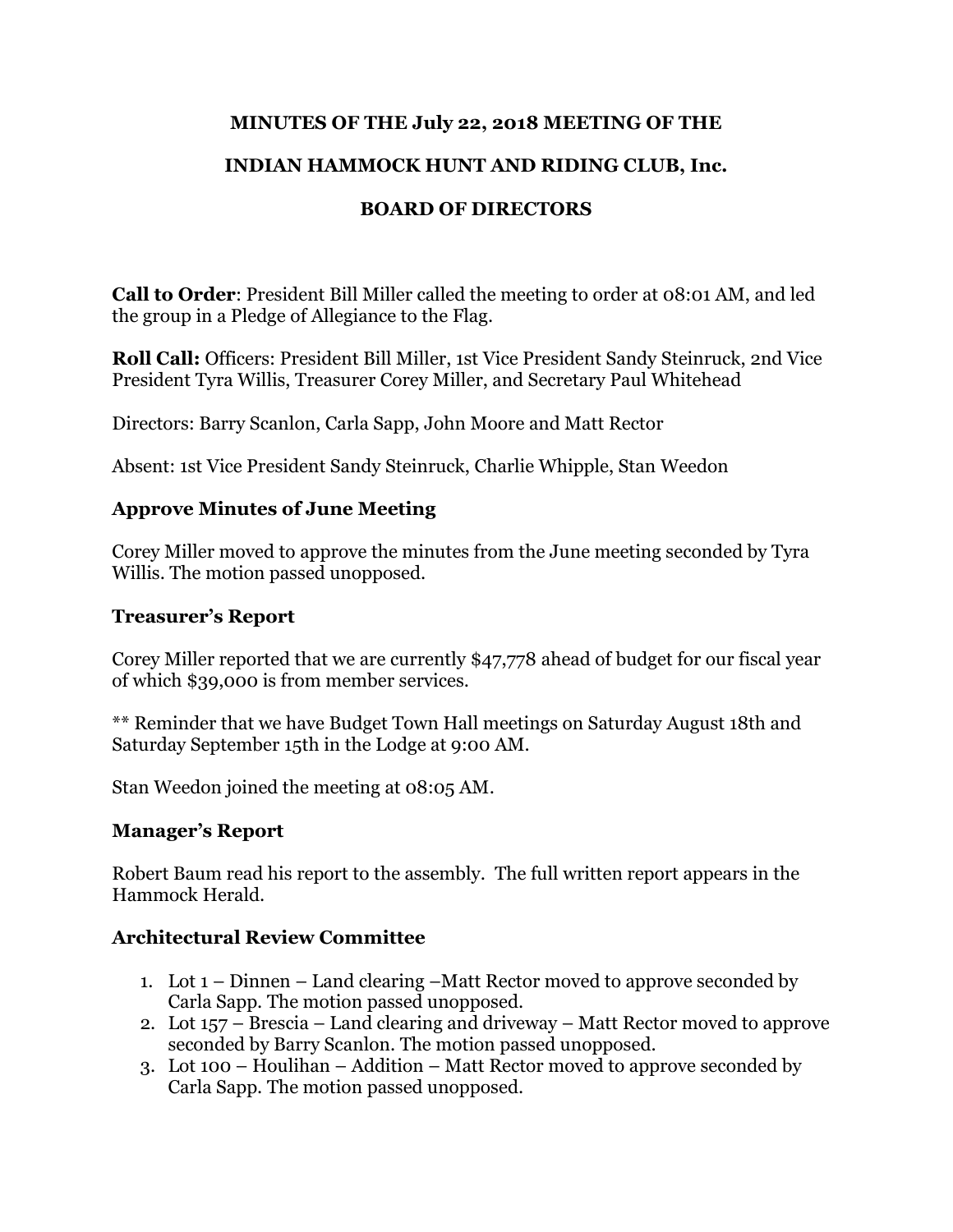- 4. Lot 168 Littee Land clearing and driveway Paul Whitehead moved to approve seconded by Corey Miller. The motion passed unopposed.
- 5. Lot 43 Bebout Land clearing and driveway Matt Rector moved to approve seconded by Barry Scanlon. The motion passed unopposed.

# **Membership Committee**

## New Member

1. Lot 207 – Moya – Paul Whitehead moved to waive the right of first refusal and approve the new member seconded by Corey Miller. The motion passed unopposed.

### Lease

1. Lot 25 – Ron Shoffet is leasing a house to Amanda and Robin Causey – Matt Rector moved to approve the lease seconded by John Moore. The motion passed unopposed.

Charlie Whipple joined the meeting at 8:15

## **NEW BUSINESS**

- 1. Matt Rector moved to have Mr. Wagoner of Lot 133 direct the restitution by his son and friend for the damage at Lake Coleman to his satisfaction. Barry Scanlon seconded and the motion passed with Stan Weedon opposed.
- 2. Corey Miller moved to fine Lot 13-14 \$100 per day until the illegal shed is removed if it has not been removed within 30 days. Matt Rector seconded and the motion passed with Carla Sapp opposed.
- 3. Matt Rector moved to allow Glen Bowman to remove the old windmill that is located near the cottage. Barry Scanlon seconded and the motion passed unopposed.
- 4. Matt Rector moved to approve the changes to the fees and cancellation policy for Member Services as noticed to the membership. Barry Scanlon seconded and the motion passed unopposed.

## **UNFINISHED BUSINESS**

- 1. Paul Whitehead moved to deny the request to allow a gate to be put through the external perimeter fencing seconded by Corey Miller. The motion passed unopposed.
- 2. Tyra Willis moved to approve the request from the Skeet and Trap Committee to hold a night shoot on September 1st and 2nd and a Shoot and Eat on September 2nd including a reservation of the Bird's Nest. Stan Weedon seconded and the motion passed unopposed.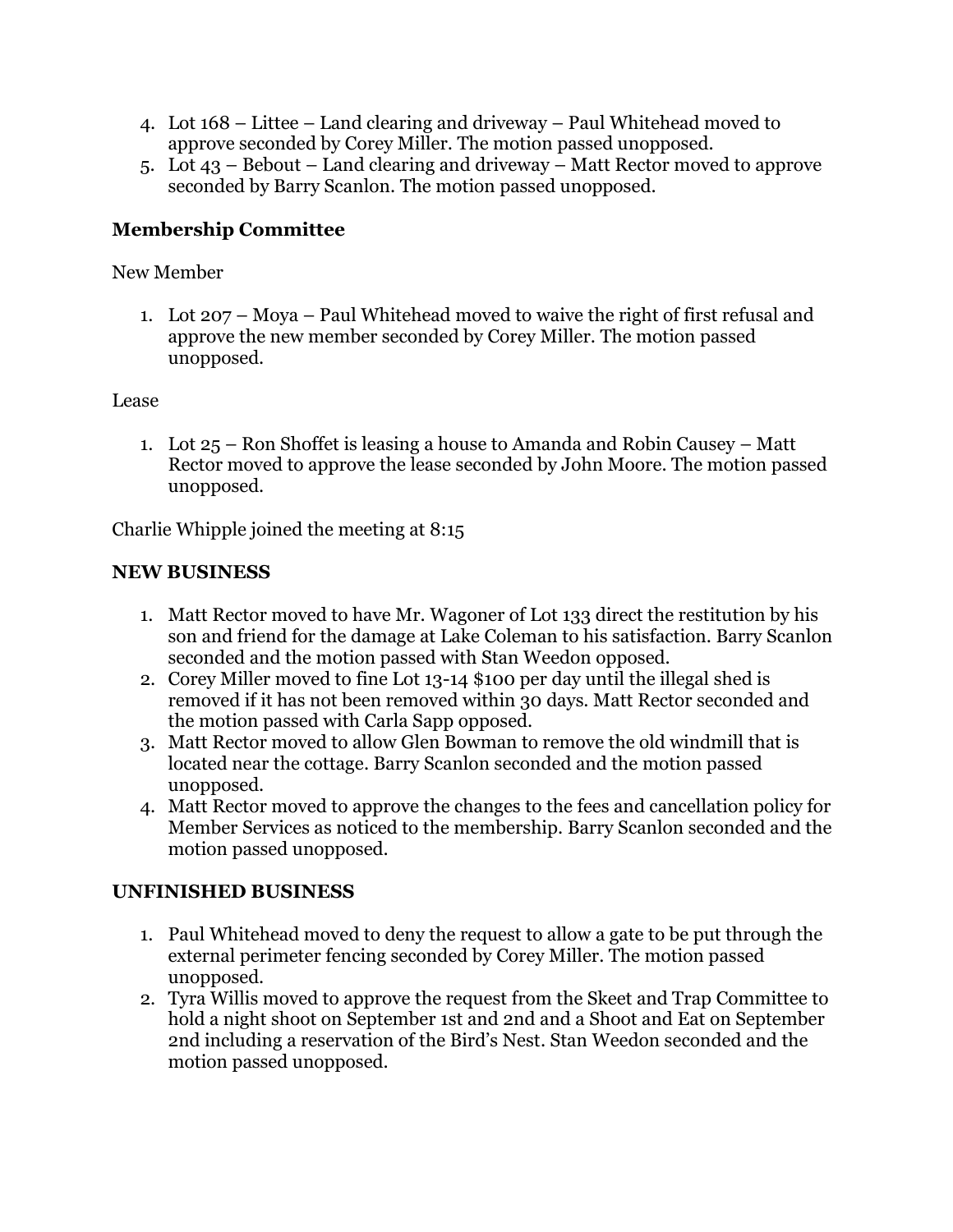# **Adjournment**

Matt Rector made a motion to adjourn at 9:39 AM seconded by Corey Miller. The motion passed unopposed.

Submitted by,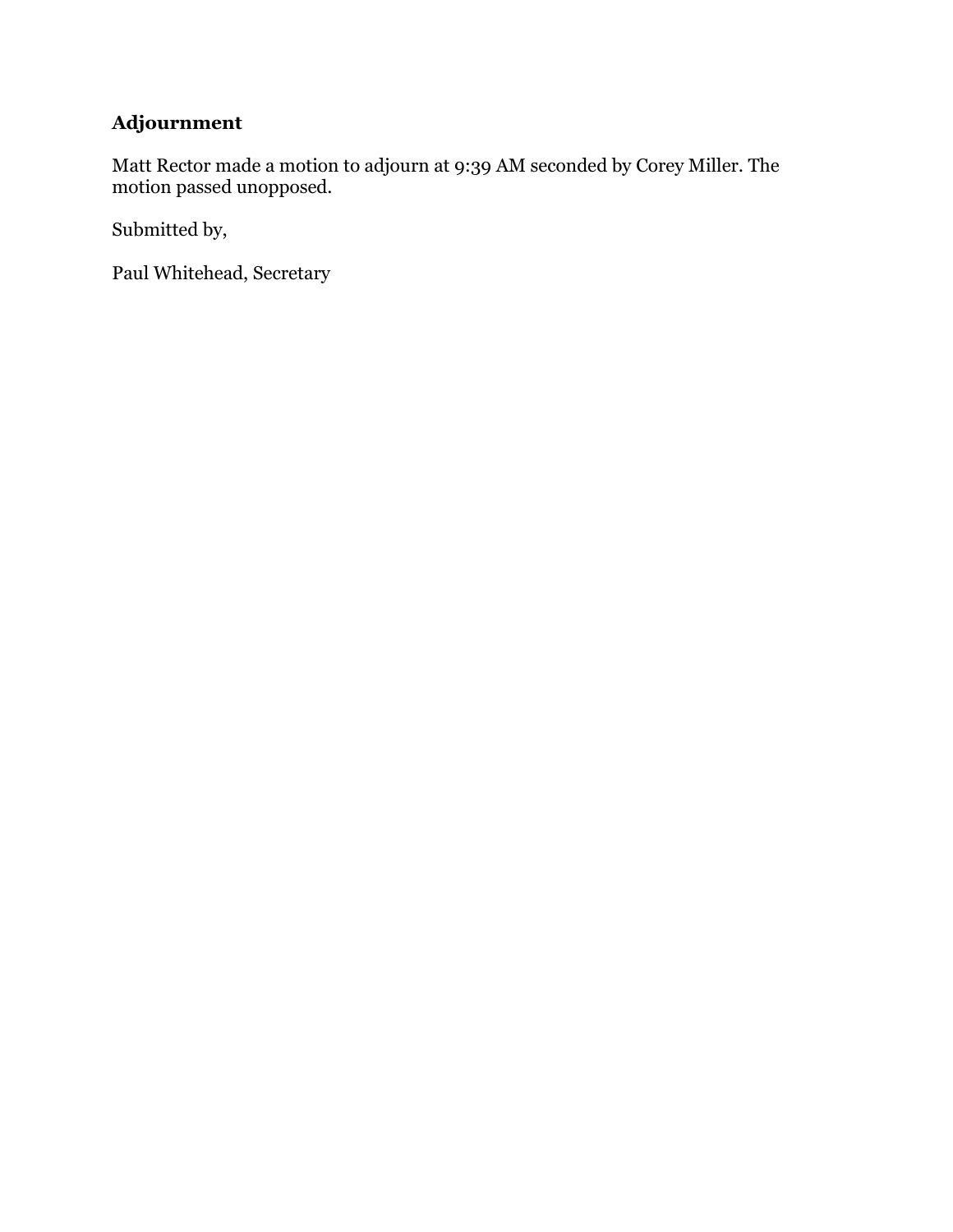## **MINUTES OF THE June 24, 2018 MEETING OF THE**

# **INDIAN HAMMOCK HUNT AND RIDING CLUB, Inc.**

# **BOARD OF DIRECTORS**

**Call to Order:** President Bill Miller called the meeting to order at 08:05 AM, and led the group in a Pledge of Allegiance to the Flag.

**Roll Call:** Officers: President Bill Miller, 1st Vice President Sandy Steinruck, 2nd Vice President Tyra Willis, Treasurer Corey Miller, and Secretary Paul Whitehead

Directors: Barry Scanlon, Carla Sapp, Charlie Whipple, John Moore, Matt Rector and Stan Weedon

Absent: none

## **Approve Minutes of May Meeting**

Tyra Willis moved to approve the minutes from the May meeting seconded by Corey. The motion passed with Sandy Steinruck abstaining.

## **Treasurer's Report**

Corey Miller reported that we are currently \$49,709 ahead of budget for our fiscal year of which \$33,000 is from member services.

Manager's Report

Robert Baum read his report to the assembly. The full written report appears in the Hammock Herald.

Architectural Review Committee

- Lot 217 Steinruck accessory structure Matt Rector moved to approve seconded by Corey Miller. The motion passed with Sandy Steinruck abstaining.
- Lot  $256$  Rector garage Corey Miller moved to approve seconded by Paul Whitehead. The motion passed with Matt Rector abstaining.
- Lot 245 Devine accessory structure Paul Whitehead moved to approve seconded by Stan Weedon. The motion passed unopposed.
- Lot  $253 Yee$  accessory structure Paul Whitehead moved to approve seconded by Carla Sapp. The motion passed unopposed.
- Lot  $242 Stark driveway Paul Whitehead moved to approve seconded by$ Corey Miller. The motion passed unopposed.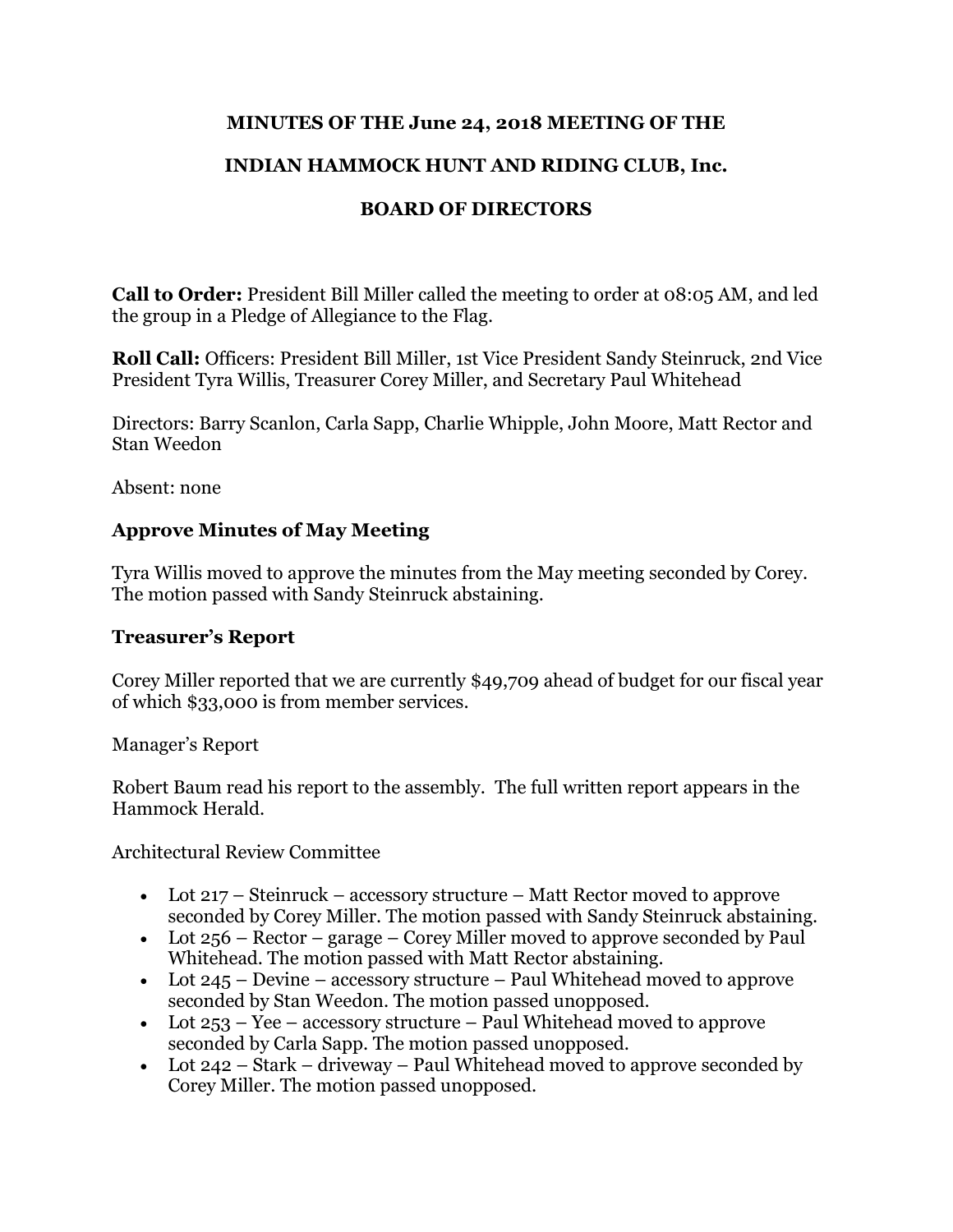- Lot 100 Houlihan clearing Matt Rector moved to approve seconded by Stan Weedon. The motion passed unopposed.
- Lot 126 Federella clearing and driveways Matt Rector moved to approve seconded by Stan Weedon. The motion passed unopposed.

# **Membership Committee**

New Members

- Lot 272 Tompkins Tyra Willis moved to waive the right of first refusal and approve the new member seconded by Matt Rector. The motion passed unopposed.
- Lot 6 Magulick Matt Rector moved to waive the right of first refusal and approve the new member seconded by John Moore. The motion passed unopposed.
- Lot 157 Brescia Matt Rector moved to waive the right of first refusal and approve the new member seconded by John Moore. The motion passed unopposed.
- Lot  $43$  Bebout Corey Miller moved to waive the right of first refusal and approve the new member seconded by John Moore. The motion passed unopposed.

Member to Member Transfer

• Lot  $6$  – David Jassa is selling this lot to Chad Kendell who owns lots 196 & 199 – Matt Rector moved to approve the member to member transfer seconded by Tyra Willis. The motion passed unopposed. (NOTE: this is a joint with new member Dan Magulick)

## LTGs

- Troy Tompkins of lot 272 is adding Jessica Schiera as an LTG. Paul Whitehead moved to accept the LTG seconded by Matt Rector. The motion passed unopposed.
- Robert Sacco of lot 142 is adding Roberta Filomena as an LTG. Sandy Steinruck moved to accept the LTG seconded by Corey Miller. The motion passed unopposed.

# **Committee Reports**

Matt Rector moved to give permission for the Hospitality and Special Events Committee to have a 4th of July parade on June 30th and/or July 4th providing a volunteer can be found to organize it. Paul Whitehead seconded and the motion passed unopposed.

Matt Rector moved to give permission for the Hospitality and Special Events Committee to have Trunk or Treat on October 27th seconded by Paul Whitehead. The motion passed unopposed.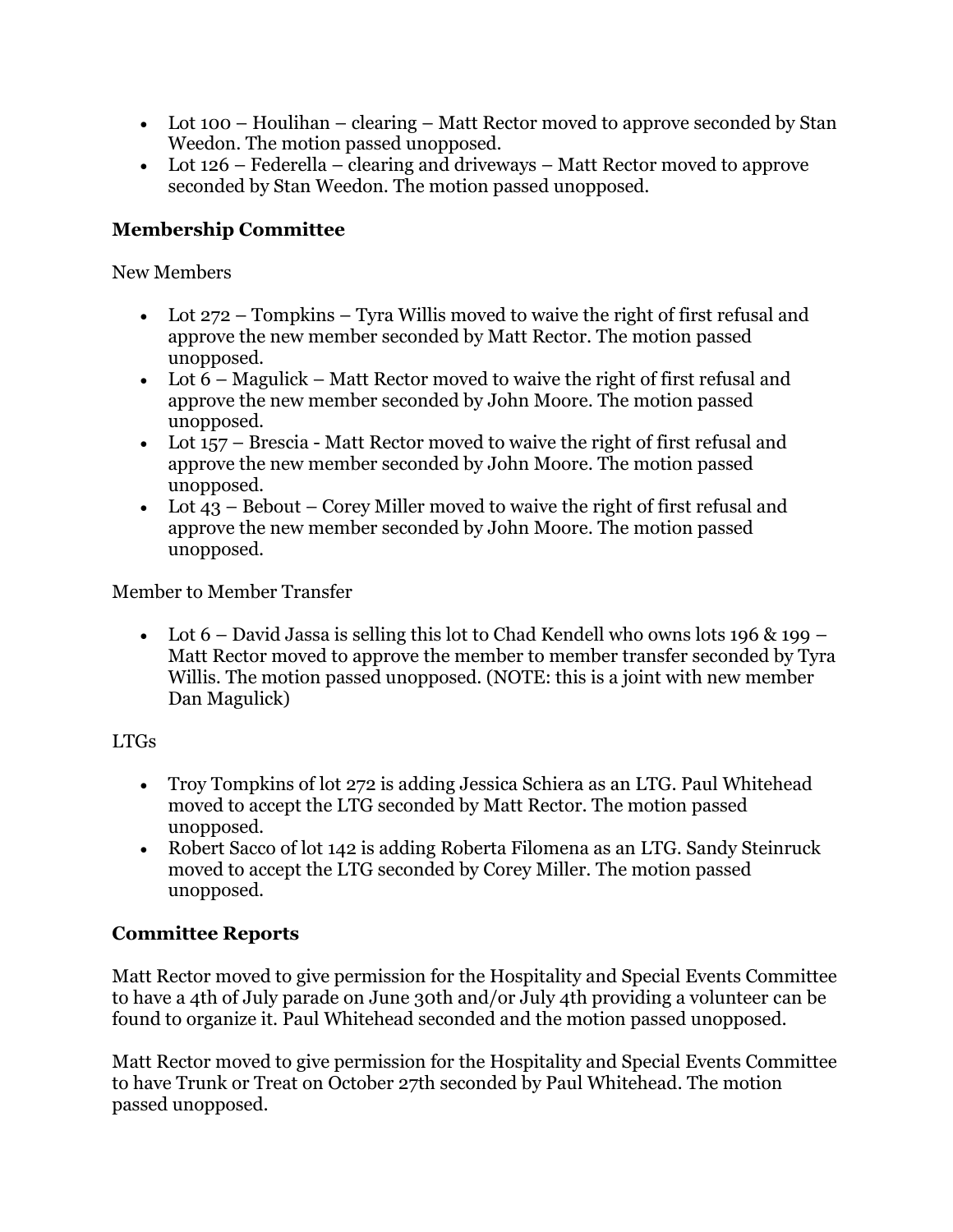Matt Rector moved to authorize the Hospitality and Special Events Committee to hold a fund raiser on a date to be determined in either August or September. Stan Weedon seconded and the motion passed unopposed.

# **NEW BUSINESS**

- Additional gate access through the perimeter fencing for a member. After some discussion, Charlie Whipple moved to table this item seconded by Tyra Willis. The motion to table passed with Barry Scanlon, Carla Sapp, Sandy Steinruck and Stan Weedon opposed.
- Charlie Whipple moved to maintain the ban on Jesse Benson from entering Indian Hammock seconded by Tyra Willis. After lengthy discussion, Stand Weedon called the question seconded by Corey Miller. The motion to call the question passed unopposed. The motion to maintain the ban then passed unopposed.
- Charlie Whipple moved to approve the cattle sublease seconded by Tyra Willis. The motion passed with Carla Sapp abstaining.
- Corey Miller moved to increase the maximum approved herd size to 150 cows seconded by Matt Rector. The motion passed with Carla Sapp abstaining.
- Sandy Steinruck moved to approve the relocation of the fence at the eastern border of the outback seconded by Matt Rector. The motion passed unopposed.
- Stan Weedon made a motion to move forward with noticing an increase in the campground fee to \$25 seconded by Barry Scanlon. The motion passed unopposed.
- Matt Rector moved to approve the 60 day gate access extension for the pet sitter for Judy Sinnamon seconded by Sandy Steinruck. The motion passed unopposed.
- Barry Scanlon moved to find Steve Reuben \$100 for the violation of having chickens on his lot seconded by Sandy Steinruck. After lengthy discussion Paul Whitehead moved to table this item seconded by Matt Rector. The motion to table passed unopposed.

# **UNFINISHED BUSINESS**

- Matt Rector moved to table discussing a rewrite of Rule 16.3 seconded by Charlie Whipple. The motion to table passed unopposed.
- Matt Rector moved to approve Rule 30.1 Caregiver as noticed to the membership. Stan Weedon seconded and the motion passed unopposed.
- Matt Rector motioned to approve the 5 Year Aircraft Shelter Lease seconded by Stan Weedon. The motion passed unopposed.
- Matt Rector moved to approve the SOP for the Hospitality and Special Events Committee as noticed to the membership. Corey Miller seconded and the motion passed unopposed.
- Corey Miller moved to approve the Estoppel Fee increase as notices to the membership seconded by Barry Scanlon. The motion passed unopposed.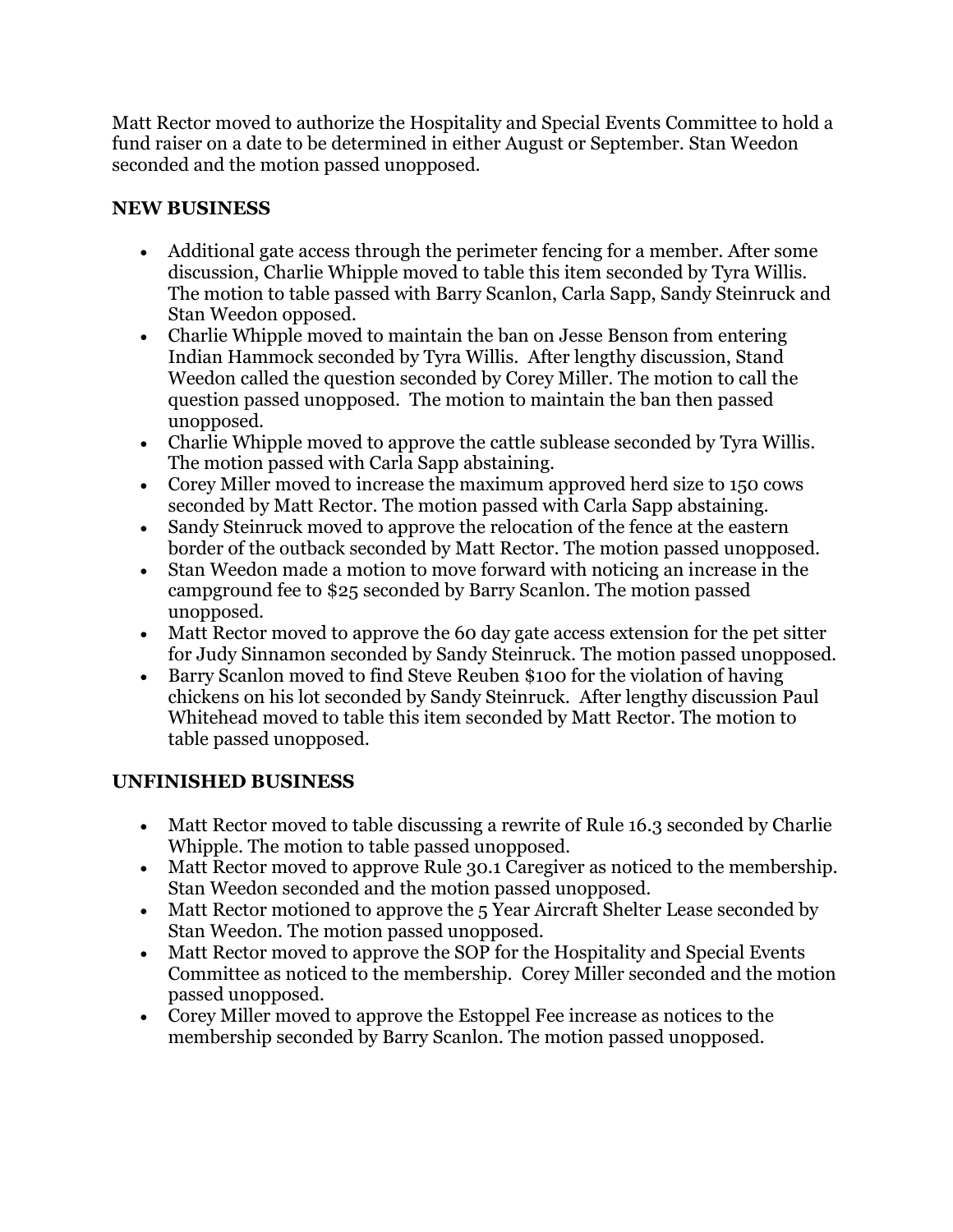#### **OTHER BUSINESS**

• Paul Whitehead moved to tear down the open 3 bay hanger once we obtain termination of the existing leases. Matt Rector seconded and the motion passed unopposed.

# **Adjournment**

Matt Rector made a motion to adjourn at 10:40 AM seconded by Charlie Whipple. The motion passed unopposed

Submitted by,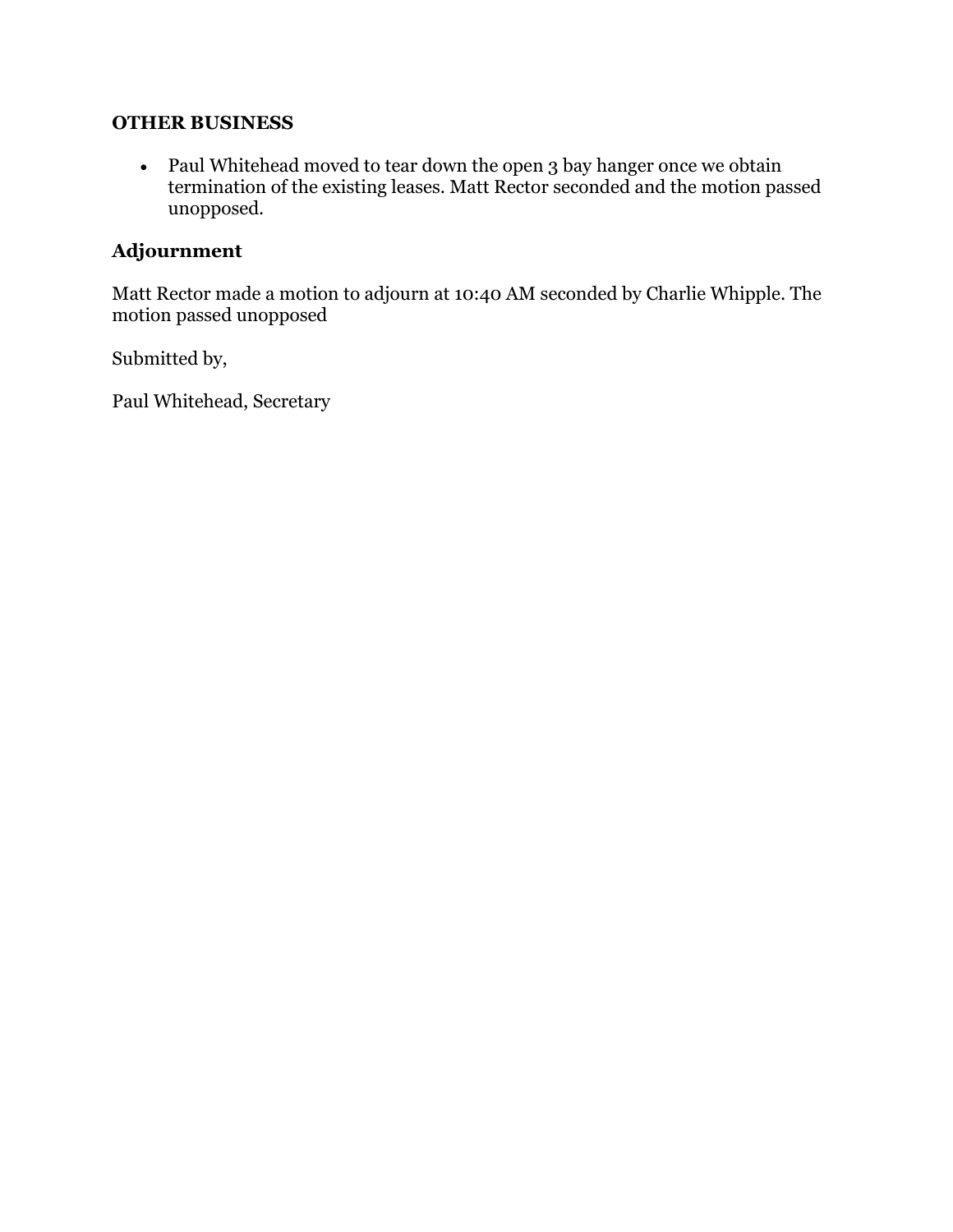### **MINUTES OF THE May 20, 2018 MEETING OF THE**

## **INDIAN HAMMOCK HUNT AND RIDING CLUB, Inc.**

## **BOARD OF DIRECTORS**

**Call to Order:** President Bill Miller called the meeting to order at 08:00 AM, and led the group in a Pledge of Allegiance to the Flag.

**Roll Call:** Officers: President Bill Miller, 2nd Vice President Tyra Willis, Treasurer Corey Miller, and Secretary Paul Whitehead

Directors: Barry Scanlon, Carla Sapp, Charlie Whipple, John Moore, Matt Rector and Stan Weedon

Absent: 1st Vice President Sandy Steinruck

### **Approve Minutes of April Meeting**

Matt Rector moved to approve the minutes from the April meeting seconded by Tyra Willis. The motion passed with Carla Sapp abstaining.

#### **Treasurer's Report**

Corey Miller reported that we are currently \$43,984 ahead of budget for our fiscal year of which \$24,000 is from member services.

Corey Miller moved to charge a moved to assess a fee of \$250 to process Estoppel certificates seconded by Tyra Willis. The motion passed with Carla Sapp opposed.

Corey Miller announced that the Finance Town Hall meetings for this year will be on Saturday August 18 at 9:00 AM and Saturday September 15 at 9:00 AM.

#### **Manager's Report**

Robert Baum read his report to the assembly. The full written report appears in the Hammock Herald.

Paul Whitehead moved to accept the combining of tax ids for Lot 1 and 1A sufficient combining of the 2 lots (in lieu of the replatting we had specified in the April motion to approve the new members and waive the right of first refusal). This was seconded by Barry Scanlon. After some discussion the motion passed with Stan Weedon and Matt Rector opposed.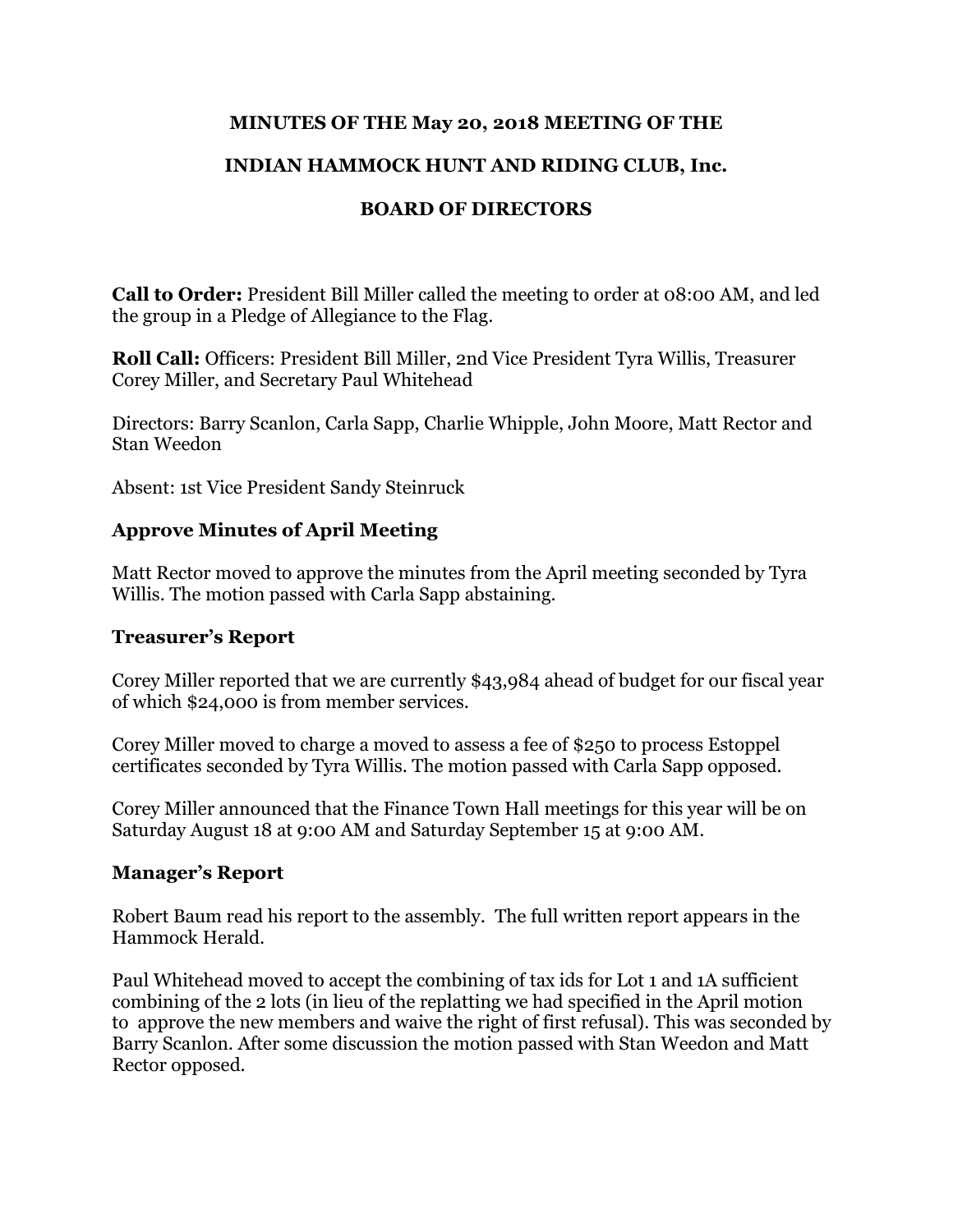## **Architectural Review Committee**

1. Lot 62 – James – land clearing – Matt Rector moved to approve seconded by Tyra Willis. The motion passed unopposed.

Matt Rector moved to approve the pole barn for Mike Hogan Lot 182 pending the turning in of the completed paperwork and approval by the ARC. This was seconded by Corey Miller and the motion passed with Carla Sapp opposed.

## **Membership Committee**

- 1. Lot 121 George Arata is adding Tami O'Neall as an LTG. Matt Rector moved to approve this LTG, seconded by Tyra Willis. The motion passed unopposed.
- 2. Lot 42 Darlene Mayers is adding Debi Large as an LTG. Corey Miller moved to approve this LTG, seconded by Tyra Willis. The motion passed unopposed.

### **Committee Reports**

Corey Miller moved to notice the current lease holders of hangars D, C, & F (the open hangar) that the leases will not be renewed at end of the current lease in August seconded by Charlie Whipple.

After significant discussion Matt Rector called the question seconded by Barry Scanlon. Calling the question passed unopposed.

The original motion then passed unopposed.

## **Adjournment**

Matt Rector made a motion to adjourn at 10:11 AM seconded by Carla Sapp. The motion failed with Corey Miller, Stan Weedon, Barry Scanlon, Paul Whitehead, and John Moore opposed.

After a bit of additional discussion, Corey Miller made a motion to adjourn at 10:17 AM seconded by Carla Sapp/ The motion passed unopposed.

Submitted by,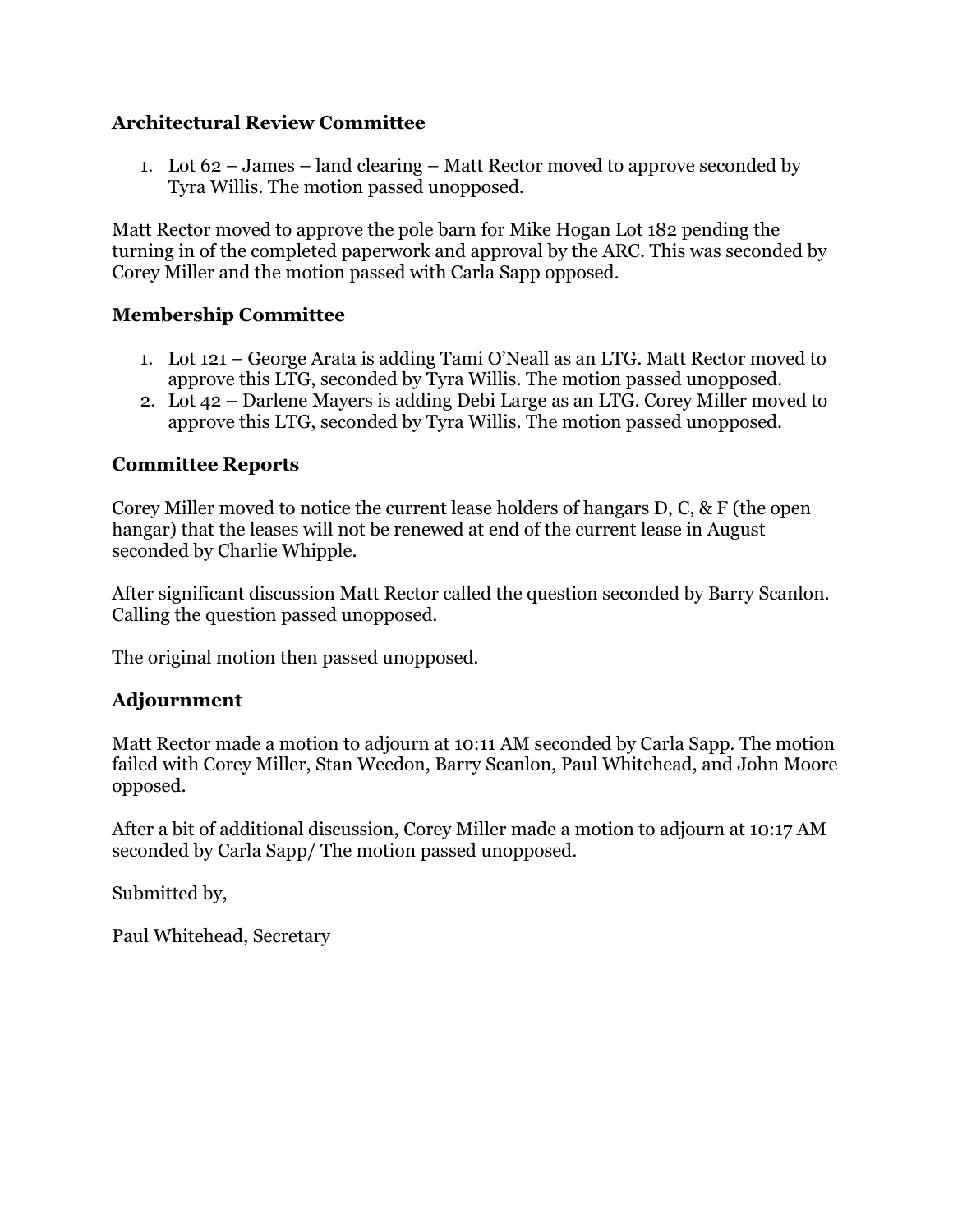## **MINUTES OF THE March 18, 2018 MEETING OF THE**

## **INDIAN HAMMOCK HUNT AND RIDING CLUB, Inc.**

## **BOARD OF DIRECTORS**

**Call to Order:** President Bill Miller called the meeting to order at 08:01 AM, and led the group in a Pledge of Allegiance to the Flag.

**Roll Call**: Officers: President Bill Miller, 1st Vice President Sandy Steinruck, 2nd Vice President Tyra Willis, Treasurer Corey Miller, and Secretary Paul Whitehead

Directors: Barry Scanlon, John Moore, and Stan Weedon

Absent: Carla Sapp, Charlie Whipple, Matt Rector

### **Approve Minutes of March Meeting**

Barry Scanlon moved to approve the minutes from the March meeting seconded by Sandy Steinruck. The motion passed with Tyra Willis and Corey Miller abstaining.

Charlie Whipple joined the meeting at 8:04 AM

## **Treasurer's Report**

Corey Miller reported that we are currently \$28,870 ahead of budget for our fiscal year.

Corey Miller moved to charge a monthly fee for ads in the Hammock Herald which will be added to the Member Services and be noticed for voting in June. Sandy Steinruck seconded.

Matt Rector joined the meeting at 8:07AM during discussion.

The motion passed unopposed.

Corey Miller moved to purchase a 3500 truck as a replacement of existing equipment not to exceed \$45,000 seconded by Sandy Steinruck. The motion passed unopposed.

#### **Manager's Report**

Katie Baker read the Manager's report to the assembly. The full written report appears in the Hammock Herald.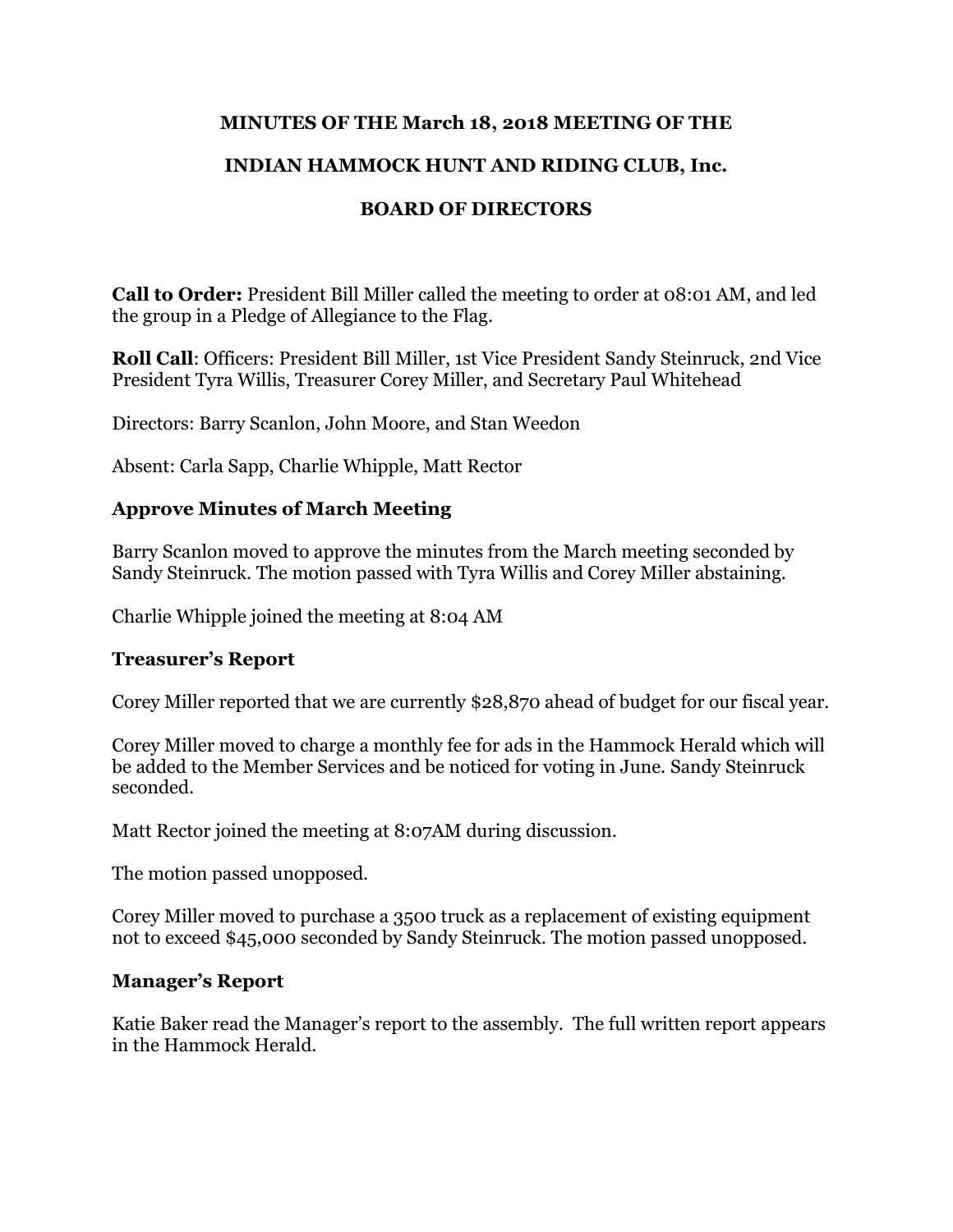## **Committee Reports**

Matt Rector moved to approve a night shoot under the direction of the Skeet and Trap Committee in order to finish setting up the new lights on the fields and make sure that we have enough light to both see the targets and also shooter safety. Tyra Willis seconded and the motion passed unopposed.

## **Architectural Review Committee**

- 1. Lot 258 Romberger Barn, fence, landscaping, drainage Matt Rector moved to approve seconded by Tyra Willis. The motion passed unopposed.
- 2. Lot 52 Renno Garage John Moore moved to approve seconded by Sandy Steinruck. The motion passed unopposed.
- 3. Lot 291 Barber Clearing Matt Rector moved to approve seconded by Paul Whitehead. The motion passed unopposed.
- 4. 293 Macaluso Barn Paul Whitehead moved to approve seconded by Corey Miller. The motion passed unopposed.

## **Membership Committee**

New Members

- 1. Lot 62 James Matt Rector made a motion to approve the new members and waive the right of first refusal seconded by Tyra Willis. The motion passed unopposed.
- 2. Lot 1 Dinnen Paul Whitehead made a motion to approve the new members and waive the right of first refusal seconded by Corey Miller.

After some significant discussion regarding Lot 1 and 1A being 2 separate lots in the county record but only 1 lot under the community. An attempt was made to combine them but it is not satisfactorily binding as it can easily be removed at the county office in the future.

Matt Rector suggested a friendly amendment to make this motion contingent on the seller having the property replatted to make it one physical lot in the county record which would be much more difficult to separate at a later time. This was seconded by Barry Scanlon and passed unopposed.

The amended motion to approve with this contingency then passed unopposed.

## **New Business**

1. Matt Rector moved to approve the home business permit for Tom Velie seconded by Corey Miller and the motion passed unopposed.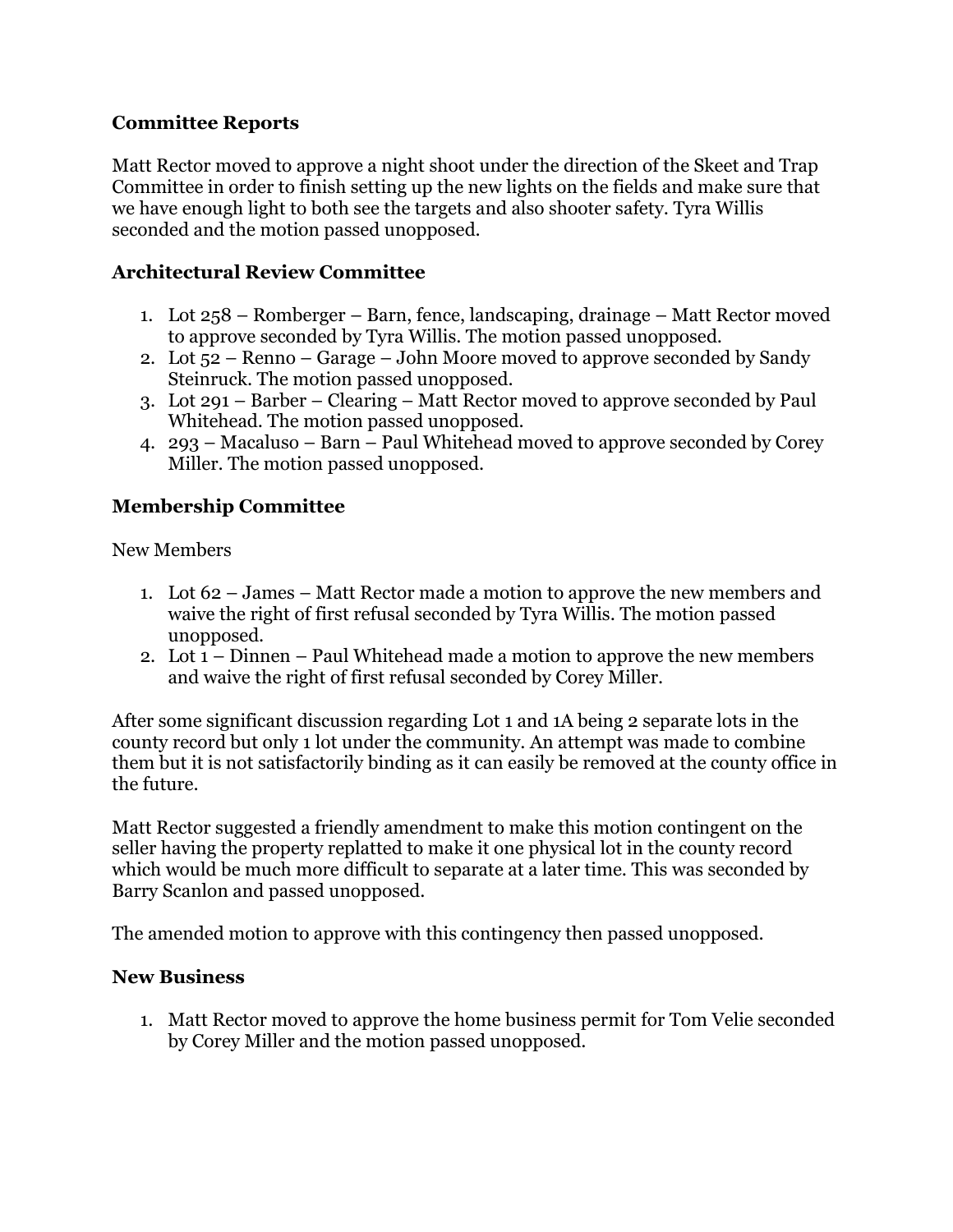- 1. Matt Rector moved to allow Glen Bowman to completely remove the debris formerly known as a windmill from the outback. Charlie Whipple seconded and the motion passed unopposed.
- 2. Paul Whitehead moved to extend the term of the Manager's contract from one year to three years seconded by Tyra Willis. The motion passed unopposed.

## **Unfinished Business**

1. Sandy Steinruck moved to approve the 60 day pet sitter gate access for Ron Shofett Lot 20. Paul Whitehead seconded and the motion passed with Stan Weedon opposed.

Bob Morison announced another RSO class planned for June 9th providing at least 15 people sign up to attend.

## **Adjournment**

Matt Rector made a motion to adjourn at 11:01 AM seconded by Charlie Whipple. The motion passed unopposed.

Submitted by,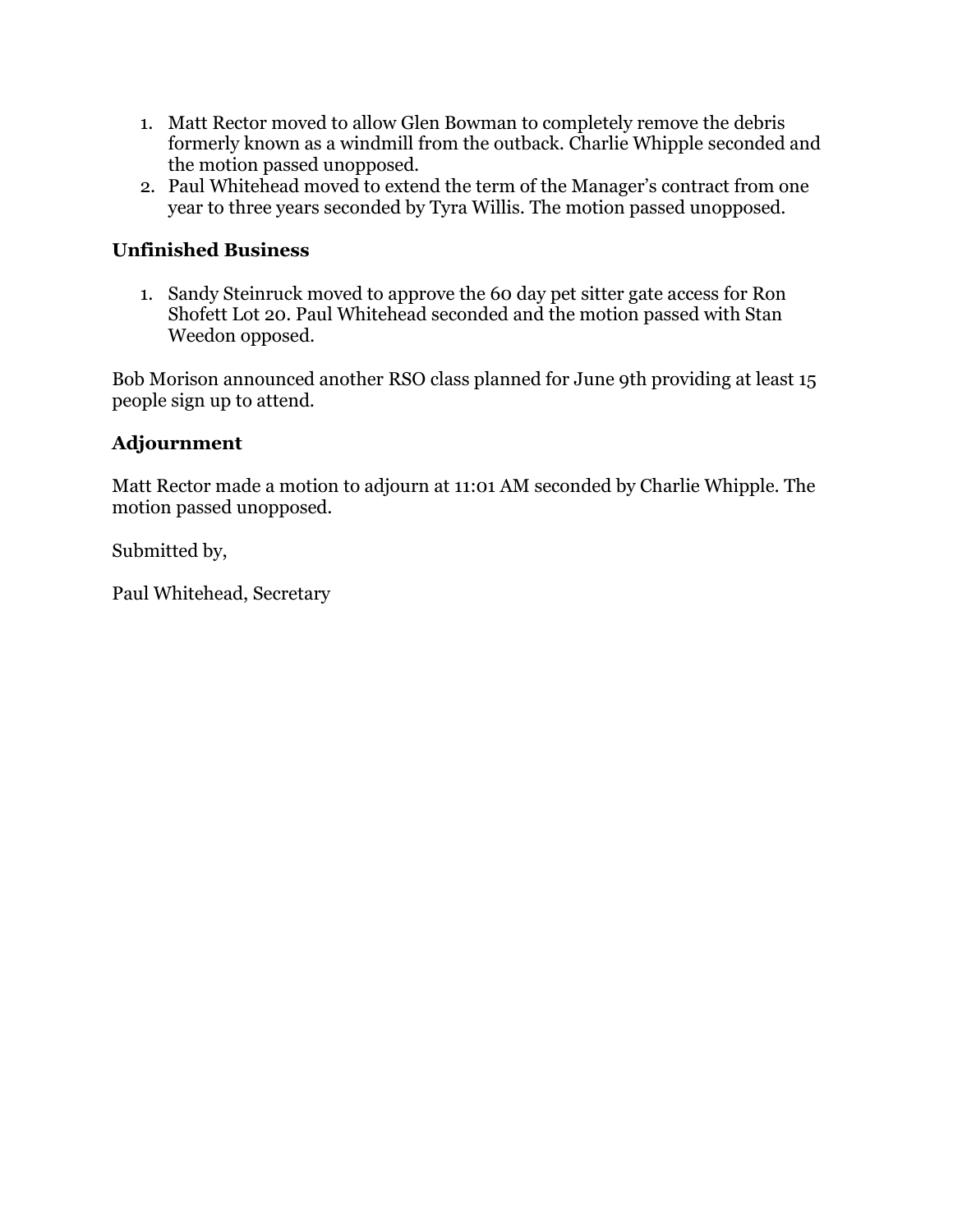## **MINUTES OF THE March 18, 2018 MEETING OF THE**

## **INDIAN HAMMOCK HUNT AND RIDING CLUB, Inc.**

## **BOARD OF DIRECTORS**

**Call to Order:** President Bill Miller called the meeting to order at 08:03 AM, and led the group in a Pledge of Allegiance to the Flag.

**Roll Call:** Officers: President Bill Miller, 1st Vice President Sandy Steinruck, and Secretary Paul Whitehead

Directors: Barry Scanlon, Carla Sapp, John Moore, and Stan Weedon

Absent: 2nd Vice President Tyra Willis, Treasurer Corey Miller, Charlie Whipple, Matt Rector

## **Approve Minutes of January Meeting**

Sandy Steinruck moved to approve the minutes from the February meeting seconded by Barry Scanlon. The motion passed with Carla Sapp abstaining.

#### **Treasurer's Report**

Barbara Roberts reported that we are currently \$8,000 ahead of budget for our fiscal year.

## **Manager's Report**

Robert Baum read his report to the assembly. The full written report appears in the Hammock Herald.

## **Architectural Review Committee**

- 1. Lot 67 Barnes Add porch Carla Sapp moved to approve seconded by Sandy Steinruck. The motion passed unopposed.
- 2. Lot 36 Young Pole barn Carla Sapp moved to approve seconded by Paul Whitehead. The motion passed unopposed.
- 3. Lot 143 Donahue Clearing Paul Whitehead moved to approve seconded by Carla Sapp. The motion passed unopposed.
- 4. Lot 13 & 14 New home, barn, & pond Sandy Steinruck moved to approve contingent on moving the pond to a minimum 30 foot setback from the property line seconded by Paul Whitehead. The motion passed unopposed.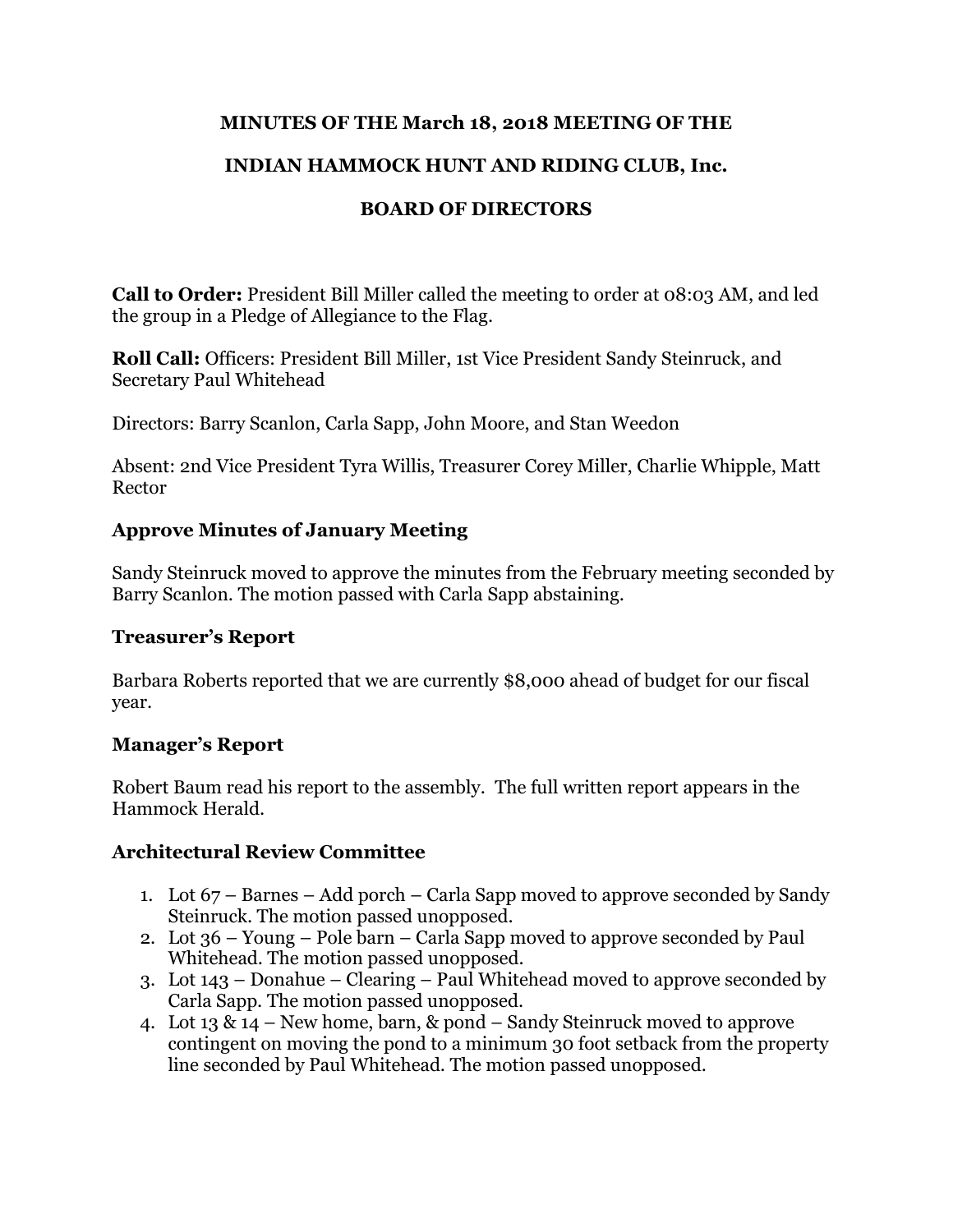Charlie Whipple joined the meeting at 8:28 AM

1. Stan Weedon moved to approve the existing shed on lot 14 contingent upon acquiring a permit within the next 90 days seconded by Barry Scanlon. The motion passed unopposed.

## **Membership Committee**

### New Members

- 1. Lot 293 Maculoso Paul Whitehead made a motion to approve the new members and waive the right of first refusal seconded by Sandy Steinruck. The motion passed unopposed.
- 1. Lot 80 Hunt Paul Whitehead made a motion to approve the new members and waive the right of first refusal seconded by John Moore. The motion passed unopposed.
- 2. Lot 127 Litton John Moore made a motion to approve the new members and waive the right of first refusal seconded by Paul Whitehead. The motion passed with Sandy Steinruck abstaining.

Long Term Guest

1. Lot 96 – Rachel Hall is adding Catrina Capella as an LTG – John Moore moved to approve this LTG seconded by Sandy Steinruck. The motion passed unopposed.

## **New Business**

- 1. John Moore moved to approve the new business applications for Katie Baker, Lot 258, Animal Care and Rick Patrick, Lot 282, Land Mulching. Carla Sapp seconded and the motion passed unopposed.
- 2. Paul Whitehead moved to reconsider the Hunt Fee increase motion from February seconded by John Moore. The motion to reconsider passed with Carla Sapp abstaining.
- 3. Stan Weedon moved to rescind the previous approval to raise the Hunt Fee and direct the Hunt Committee to hold one or more properly noticed meetings and come back to the Board with a recommendation. Sandy Steinruck seconded and the motion passed with Carla Sapp abstaining.
- 4. Carla Sapp moved to waive the Hunt Fee for life for Ralph Wagaman in recognition of his years of service seconded by Stan Weedon. After much discussion it was decided that this should be handled by the committee as a budget line item rather than an actual waiver of the fee at which point the fee waiver motion failed to pass with all members voting no. The Hunt Committee members present were satisfied with the proposed solution.
- 5. Stan Weedon moved to have Bob Baum meet with Mr. Shoffet to come up with a plan to repair the damage to the common area buffer and bring it to the Board for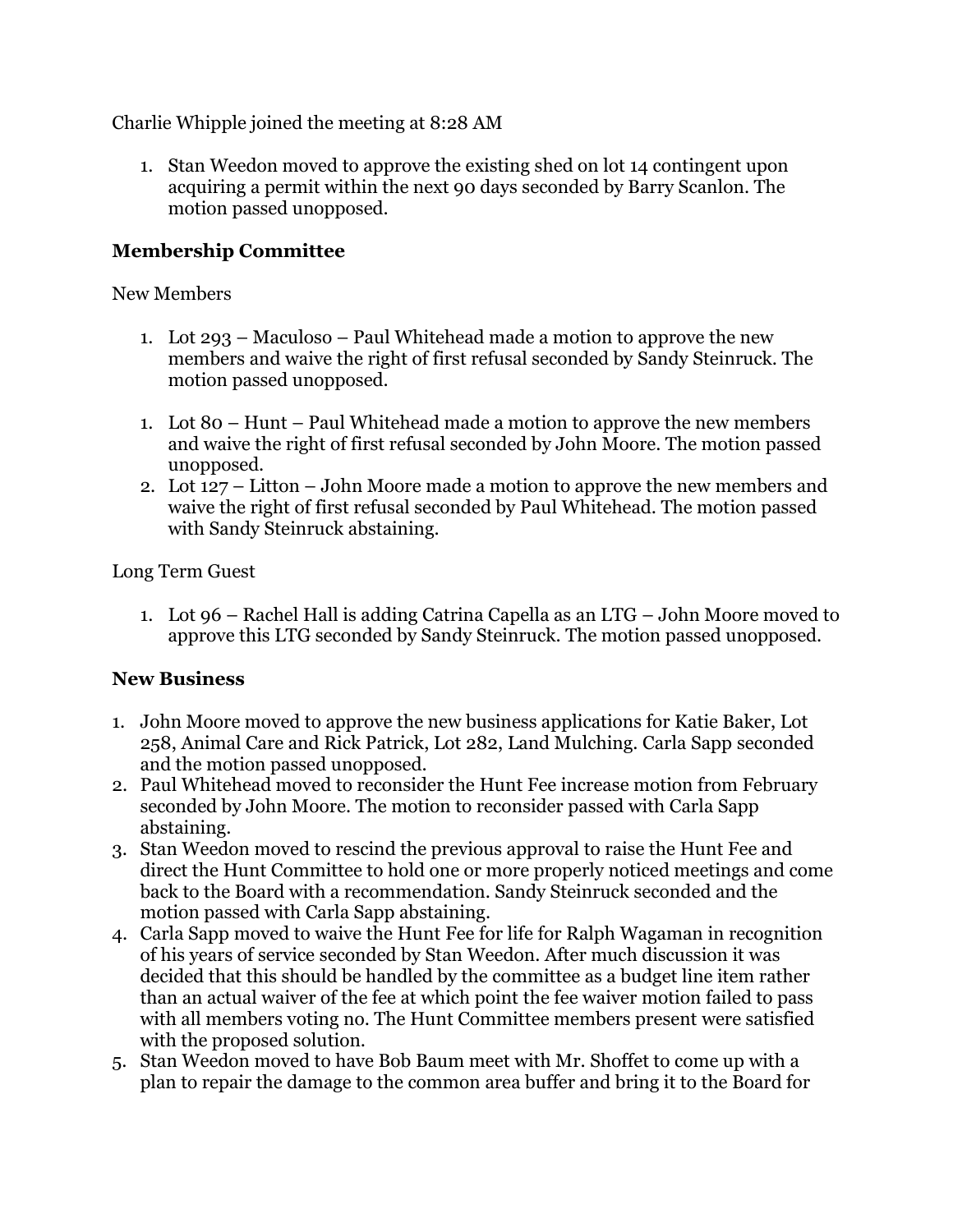approval next month seconded by Barry Scanlon. The motion passed with Sandy Steinruck and Carla Sapp opposed.

Bill Miller called a 10 minute recess at 11:00 AM

Bill Miller called the meeting back to order at 11:13 AM

# **Unfinished Business**

1. Lot 76 – Merchant – Stan Weedon made a motion to approve the new members and waive the right of first refusal seconded by Barry Scanlon. The motion passed unopposed.

Carla Sapp left the meeting at 11:49 AM

1. Paul Whitehead moved to approve the new solar gate lock with manual backup seconded by Stan Weedon. The motion passed unopposed

Charlie Whipple left the meeting at 11:58 AM.

# **Adjournment**

Paul Whitehead made a motion to adjourn at 12:02 PM seconded by Sandy Steinruck. The motion passed unopposed.

Submitted by,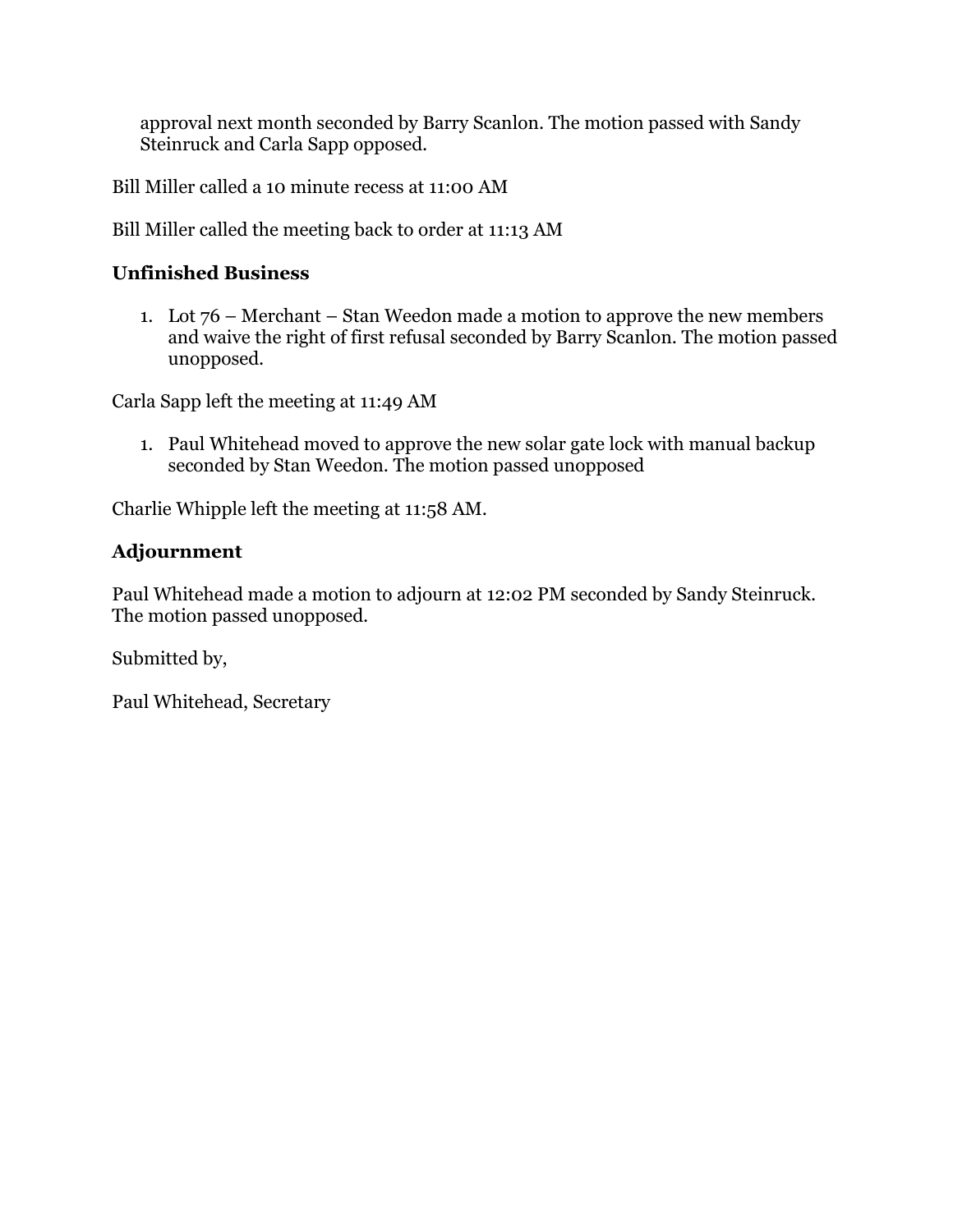## **MINUTES OF THE February 18, 2018 MEETING OF THE**

## **INDIAN HAMMOCK HUNT AND RIDING CLUB, Inc.**

## **BOARD OF DIRECTORS**

**Call to Order:** President Bill Miller called the meeting to order at 08:03 AM, and led the group in a Pledge of Allegiance to the Flag.

**Roll Call:** Officers: President Bill Miller, 1st Vice President Sandy Steinruck, 2nd Vice President Tyra Willis, Treasurer Corey Miller, and Secretary Paul Whitehead

Directors: Barry Scanlon, Charlie Whipple, John Moore, and Matt Rector

Absent: Carla Sapp and Stan Weedon

Approve Minutes of January Meeting

Tyra Wills moved to approve the minutes from the January meeting seconded by Barry Scanlon. The motion passed with Matt Rector abstaining.

### **Treasurer's Report**

Corey Miller reported that we are currently \$8,449 ahead of budget for our fiscal year.

#### **Manager's Report**

Robert Baum read his report to the assembly. The full written report appears in the Hammock Herald.

Paul Whitehead moved to approve the controlled burn over by the dumpsters requested by the Manager, seconded by Tyra Willis. The motion passed unopposed.

Stan Weedon joined the meeting at 8:17AM.

Corey Miller moved to approve the new flooring for the Fitness Center seconded by Tyra Willis. The motion passed unopposed.

Matt Rector moved to approve the Appeals Committee to be chaired by John Hume seconded by Corey Miller. The motion passed unopposed.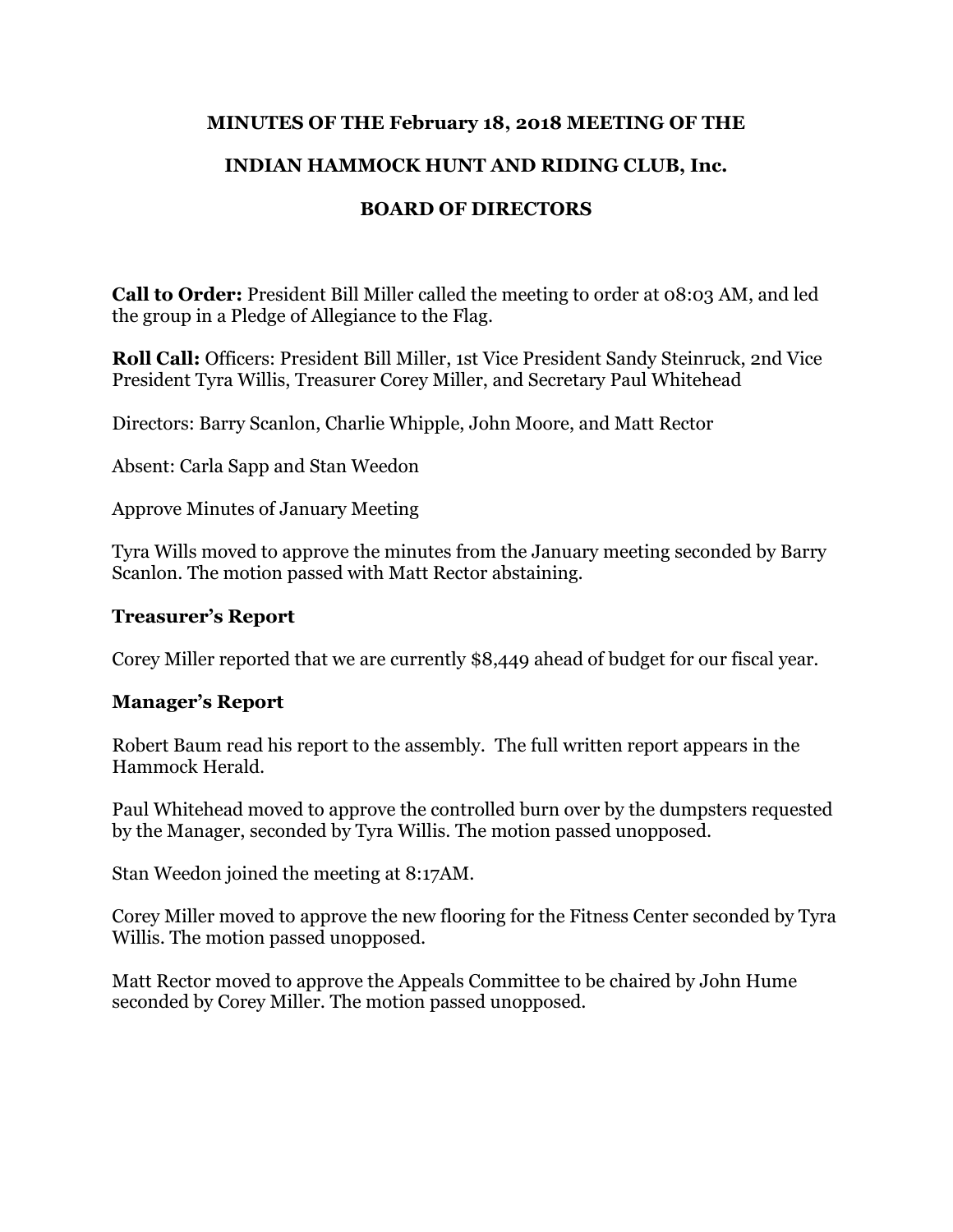## **Architectural Review Committee**

- 1. Lot 105 Neill land clearing Matt Rector moved to approve seconded by Corey Miller. The motion passed unopposed.
- 2. Lot 246 Etzion New home Matt Rector moved to approve seconded by Corey Miller. The motion passed unopposed.
- 3. Lot 24 & 25 Shoffet Fencing Matt Rector moved to approve seconded by Barry Scanlon. The motion passed unopposed.

## **Membership Committee**

New Members

- 1. Lot 96 Hall Matt Rector made a motion to approve the new members and waive the right of first refusal seconded by Corey Miller. The motion passed unopposed.
- 2. Lot 76 Merchant After significant discussion John Moore made a motion to table this approval seconded by Stan Weedon. The motion to table passed unopposed.

Matt Rector moved to notice a rule change that no one can camp in the campgrounds for more than 16 days in a calendar month seconded by Paul Whitehead. After significant discussion Stan Weedon moved to table this item seconded by John Moore. The motion to table passed unopposed.

Long Term Guest

Lot 164 – Chris Close is adding Rachel Buxton as an LTG – Paul Whitehead moved to approve this LTG seconded by Matt Rector. The motion passed unopposed.

The Skeet & Trap Committee requested and Matt Rector moved to install lights that would allow night shoots at the five stand and skeet field 1 from their committee funds seconded by John Moore. The motion passed unopposed.

Paul Whitehead moved to direct the SOP for Skeet and Trap be changed to add appropriate guidelines for usage of the new lights and hours of operation that would be allowed with this change. Matt Rector seconded and the motion passed unopposed.

The safety walls between the skeet fields are in need of significant repair. The Manager is aware and is getting them on the schedule to be done.

The Skeet & Trap Committee requested and Matt Rector moved to approve repainting the Skeet and Trap fields once the safety walls are done, using the same brown color but also adding some green trim to match the Five Stand seconded by John Moore. The motion passed unopposed.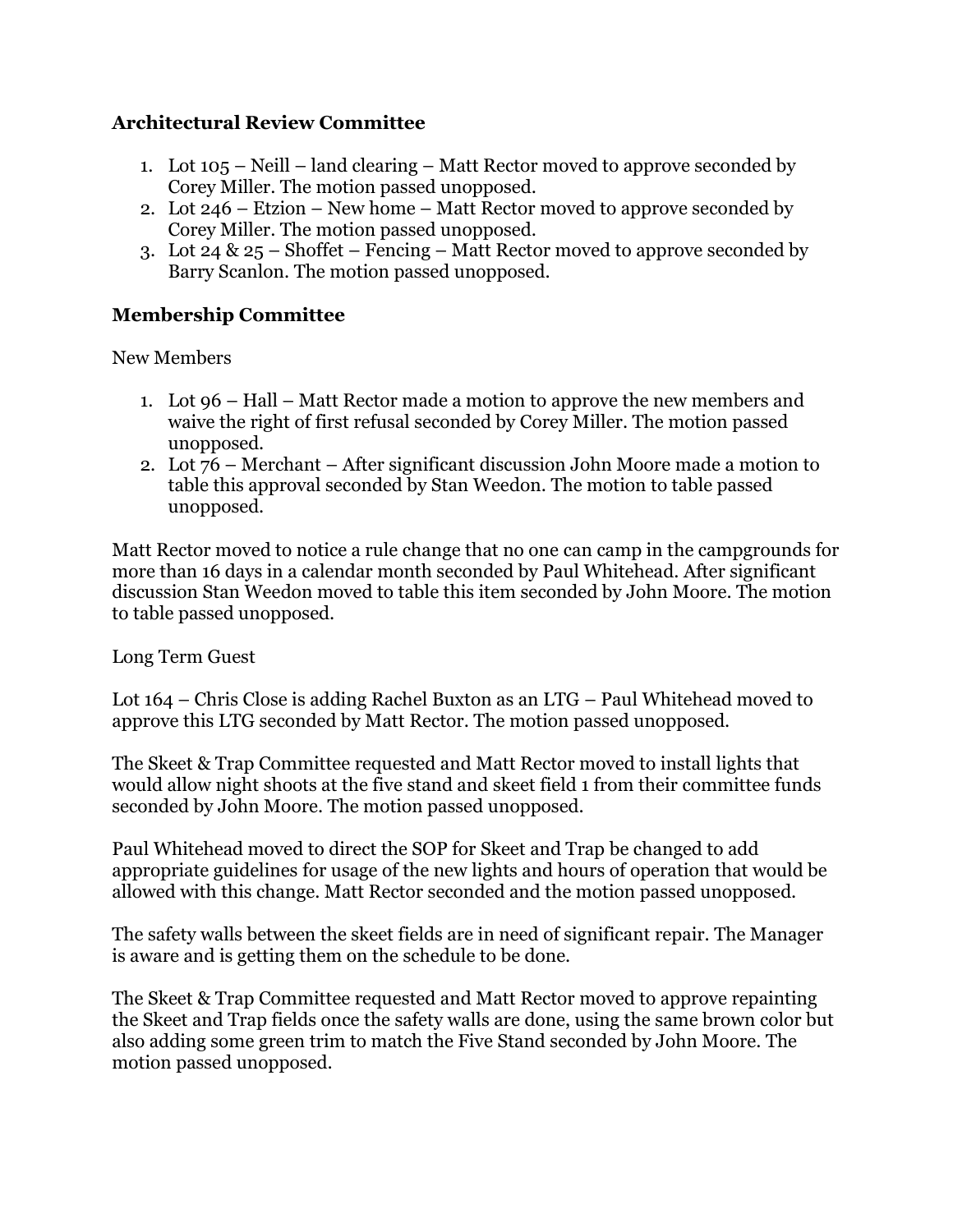The Hunt Committee requested and Matt Rector moved to raise the hunt fee to \$400 from \$250 per member per year seconded by Paul Whitehead. After much discussion Stan Weedon called the question. Calling the question passed unopposed. The original motion then passed unopposed.

The Hunt Committee requested and Matt Rector moved to limit doe tags for Indian Hammock to 10 per year. Doe tags will be issued via a lottery system from the office for those requesting them each weekend, are valid for that weekend only, and must be returned to gate or office prior to booking another hunt area. Unfilled tags will be utilized for the next weekend lottery until all are filled. Only one doe tag can be utilized by any one Member per year. This motion was seconded by John Moore and passed unopposed.

The Hunt Committee requested and Stan Weedon moved to have 2 feeders replaced that are no longer usable from the Hunt Committee's regular budget seconded by Matt Rector. The motion passed unopposed.

Paul Whitehead moved to approve the requested Fitness Day to be held 8:30AM – 10:30AM on March 31, 2018 seconded by Matt Rector. The motion passed unopposed.

Matt Rector moved to deny the use of ACH recurring payments seconded by Charlie Whipple. The motion passed with Barry Scanlon opposed.

## **Adjournment**

Matt Rector made a motion to adjourn at 10:05AM seconded by Sandy Steinruck. The motion passed unopposed.

Submitted by,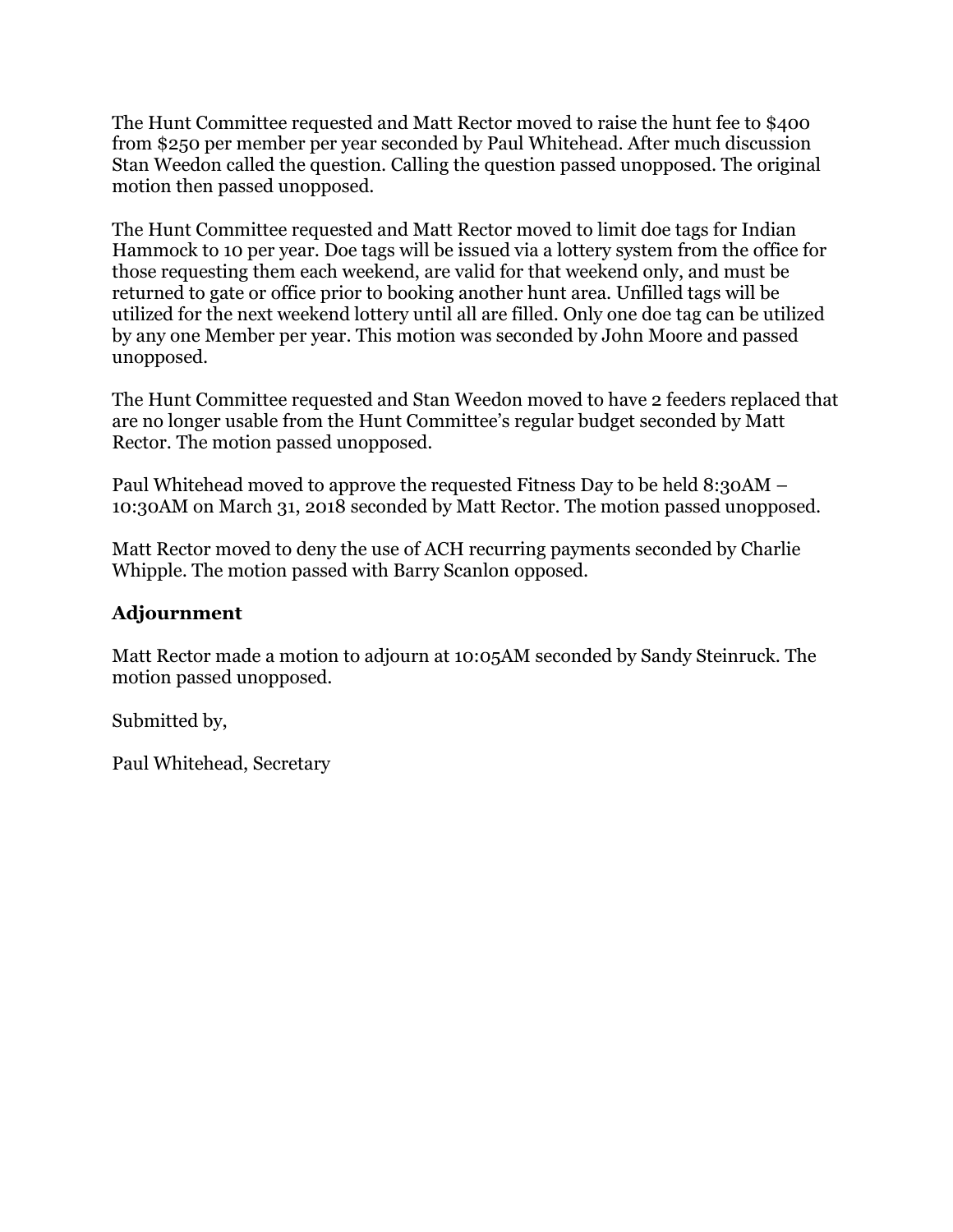### **MINUTES OF THE January 21, 2018 MEETING OF THE**

## **INDIAN HAMMOCK HUNT AND RIDING CLUB, Inc.**

## **BOARD OF DIRECTORS**

**Call to Order:** Former President Bill Miller called the meeting to order at 11:05 AM. We dispensed with the Pledge since we did it at the start of the member's meeting earlier.

**Roll Call:** Barry Scanlon, Bill Miller, Carla Sapp, Charlie Whipple, Corey Miller, John Moore, Paul Whitehead, Sandy Steinruck, Stan Weedon, and Tyra Willis

Absent: Matt Rector

### **Election of Officers for 2018 & Passing of the Gavel**

Office of President – Bill Miller was nominated by Corey Miller, seconded by Tyra Willis and he accepted. There were no further nominations. Bill Miller was elected President by unanimous vote. No passing of the gavel was needed.

Office of First Vice President – Sandy Steinruck was nominated by Tyra Willis, seconded by John Moore and she accepted. There were no further nominations. Sandy Steinruck was elected First Vice President unanimously.

Office of Second Vice President – Tyra Willis was nominated by Sandy Steinruck, seconded by Paul Whitehead and she accepted. There were no further nominations. Tyra Willis was elected Second Vice President by unanimous vote.

Office of Secretary – Paul Whitehead was nominated by Corey Miller and seconded by Stan Weedon and he accepted. There were no further nominations. Paul Whitehead was elected Secretary by unanimous vote.

Office of Treasurer – Corey Miller was nominated by Paul Whitehead and seconded by Sandy Steinruck and he accepted. There were no further nominations. Corey Miller was elected Treasurer by unanimous vote.

#### **Approve Minutes of December Meeting**

John Moore moved to approve the minutes from the December meeting seconded by Charlie Whipple. The motion passed unopposed.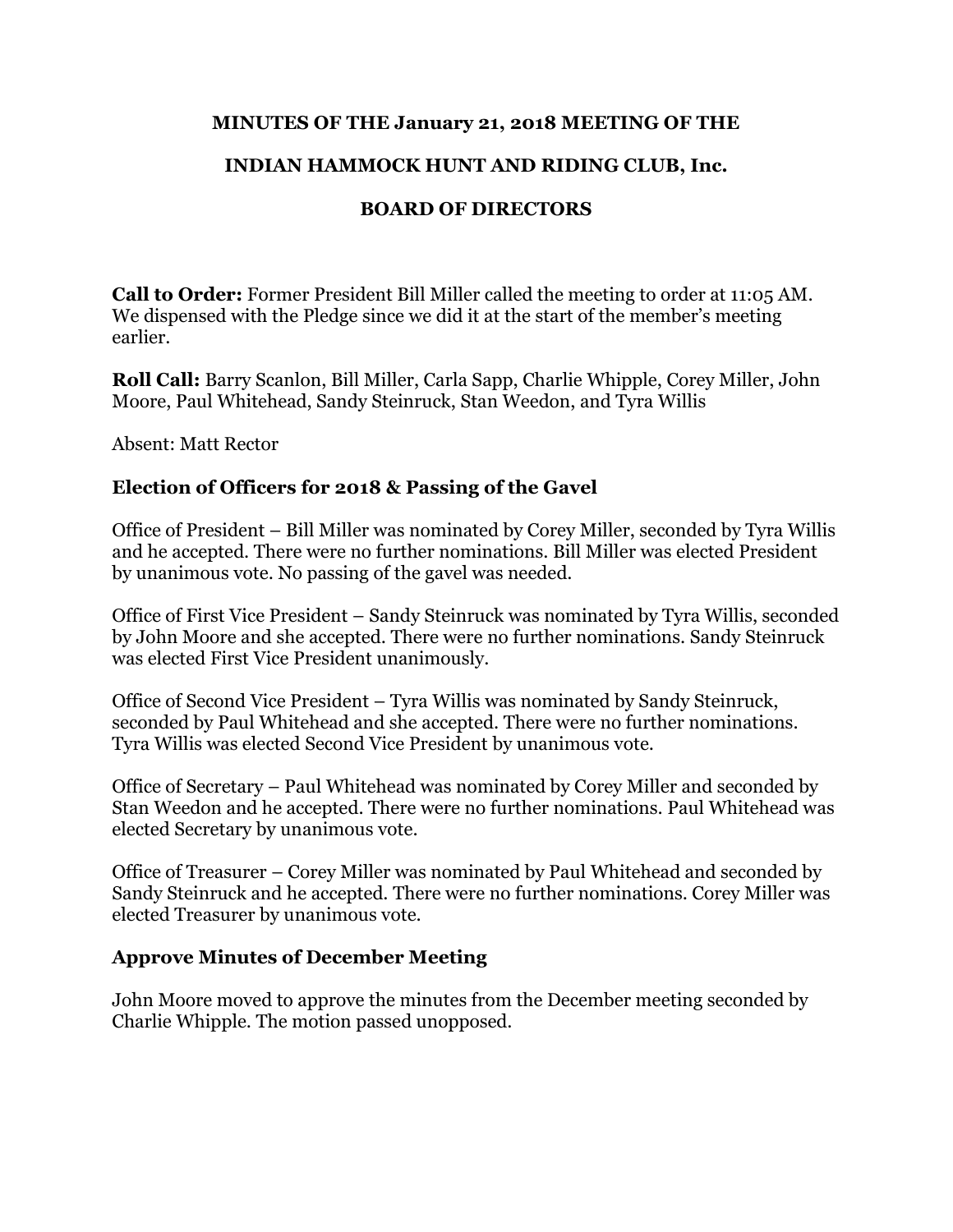### **Treasurer's Report**

Corey Miller moved to approve the Finance Committee for 2018 consisting of Julie Huebner, LaVerne Klein, Susan Mills, Barbara Roberts, and David Willis. Charlie Whipple seconded and the motion passed unopposed.

Corey Miller made a motion to change Board of Directors meeting dates to allow time to prepare financials and also to avoid a holiday conflict seconded by Carla Sapp. The new dates are as follows:

- 1. April moved to Sunday April 22, 2018
- 2. June moved to Sunday June 24, 2018
- 3. July moved to Sunday July 22, 2018

The motion passed unopposed.

## **Manager's Report**

Robert Baum read his report to the assembly. The full written report appears in the Hammock Herald.

## **Architectural Review Committee**

- 1. Lot 216 Gonzales New house, well, & landscaping John Moore moved to approve seconded by Carla Sapp. The motion passed unopposed.
- 2. Lot 211 Watler Repainting John Moore moved to approve seconded by Charlie Whipple. The motion passed unopposed.
- 3. Lot 282 Patrick Lot clearing John Moore moved to approve seconded by Carla Sapp. The motion passed unopposed.
- 4. Lot 105 Neill Repainting and raised garden John Moore moved to approve seconded by Stan Weedon. The motion passed unopposed.
- 5. Lot 44 Passalaqua Alter porches & landscaping John Moore moved to approve seconded by Charlie Whipple. The motion passed unopposed.
- 6. Lot 142 Sacco Painting John Moore moved to approve seconded by Tyra Willis. The motion passed with Corey Miller opposed.

## **Membership Committee**

- 1. Lot 34 Boulogne Paul Whitehead made a motion to approve the new members and waive the right of first refusal seconded by Corey Miller. The motion passed unopposed.
- 2. Lot 26 Sorensen Paul Whitehead made a motion to approve the new members and waive the right of first refusal seconded by Stan Weedon. The motion passed unopposed.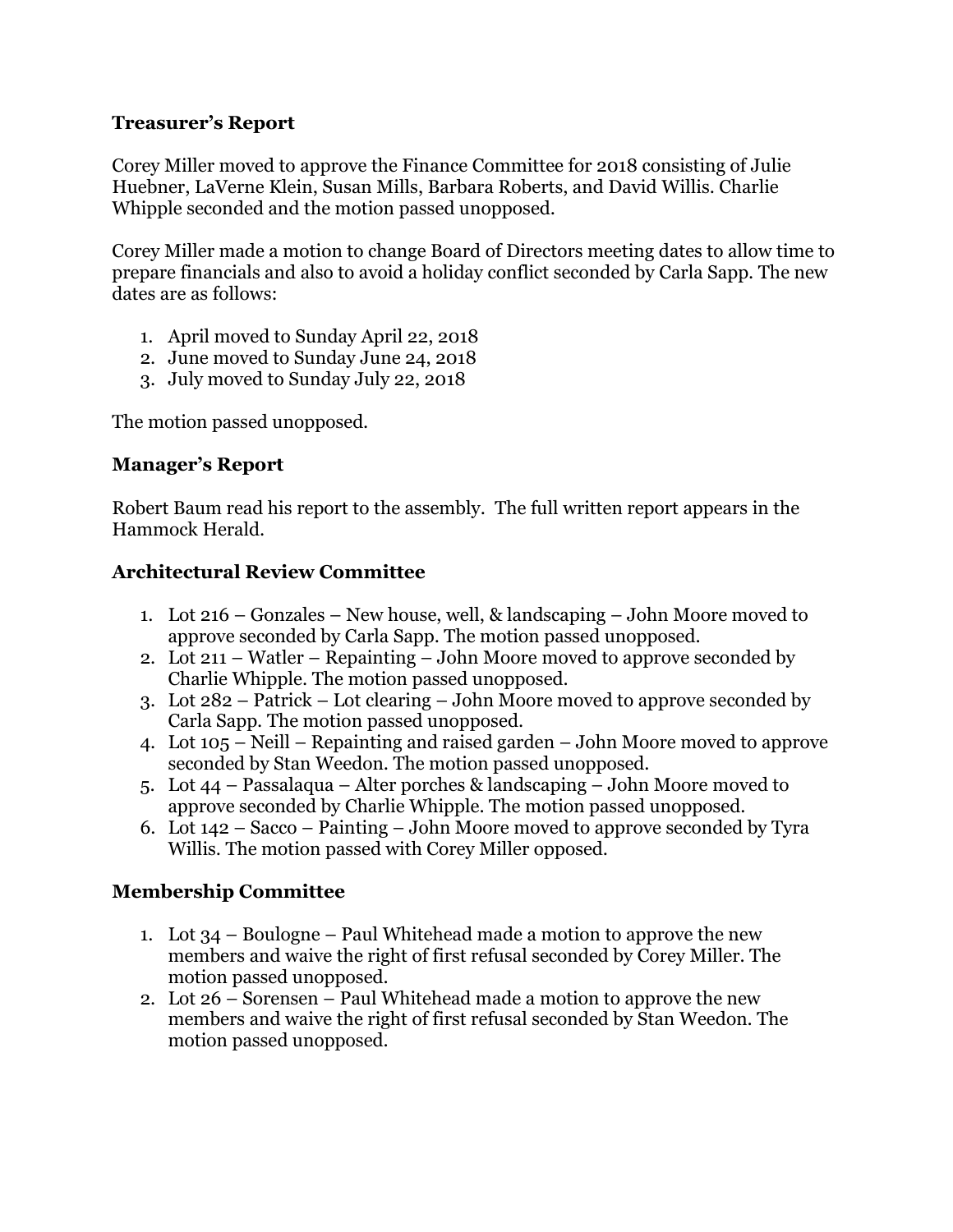The Denmark's of Lot 24 & 25 are selling their lots to Ron Shofett who owns Lot 19. John Moore made a motion to summarily approve this member to member transfer seconded by Carla Sapp. The motion passed unopposed.

Carla Sapp moved to approve the RSO class by Bob Morrison on Saturday March 24, 2018 seconded by Corey Miller. The motion passed unopposed.

Stan Weedon moved to establish the existing committees from 2017 again for 2018 and add an ad-hoc committee to review the asset reserve future requirements and current leases for the airport hangars and recommend any needed changes to the leases. The motion was seconded by John Moore and passed unopposed.

Stan Weedon moved to approve the four new trusts for Lots 83, (109-111), 119, & 171 which all meet our existing requirements seconded by Tyra Willis. The motion passed unopposed.

Stan Weedon moved to approve the five applications for home business permits:

- 1. Schwartz, Lot 44
- 2. Roberts, Lot 265
- 3. Morrison, Lot 239
- 4. Wilson, Lot 220
- 5. Hornberger, Lot 179

Corey Miller seconded and the motion passed unopposed.

## **Unfinished Business**

Lengthy discussions around the rule change regarding the keys and around the new gate access form.

Stan Weedon moved to provisionally approve the home business permit for Shelly's Grooming, Lot 50 to be considered fully approved once the proper paperwork is turned in to the office. The motion was seconded by Charlie Whipple and passed unopposed.

## **Adjournment**

Carla Sapp made a motion to adjourn at 12:43 PM seconded by Charlie Whipple. The motion passed unopposed.

Submitted by,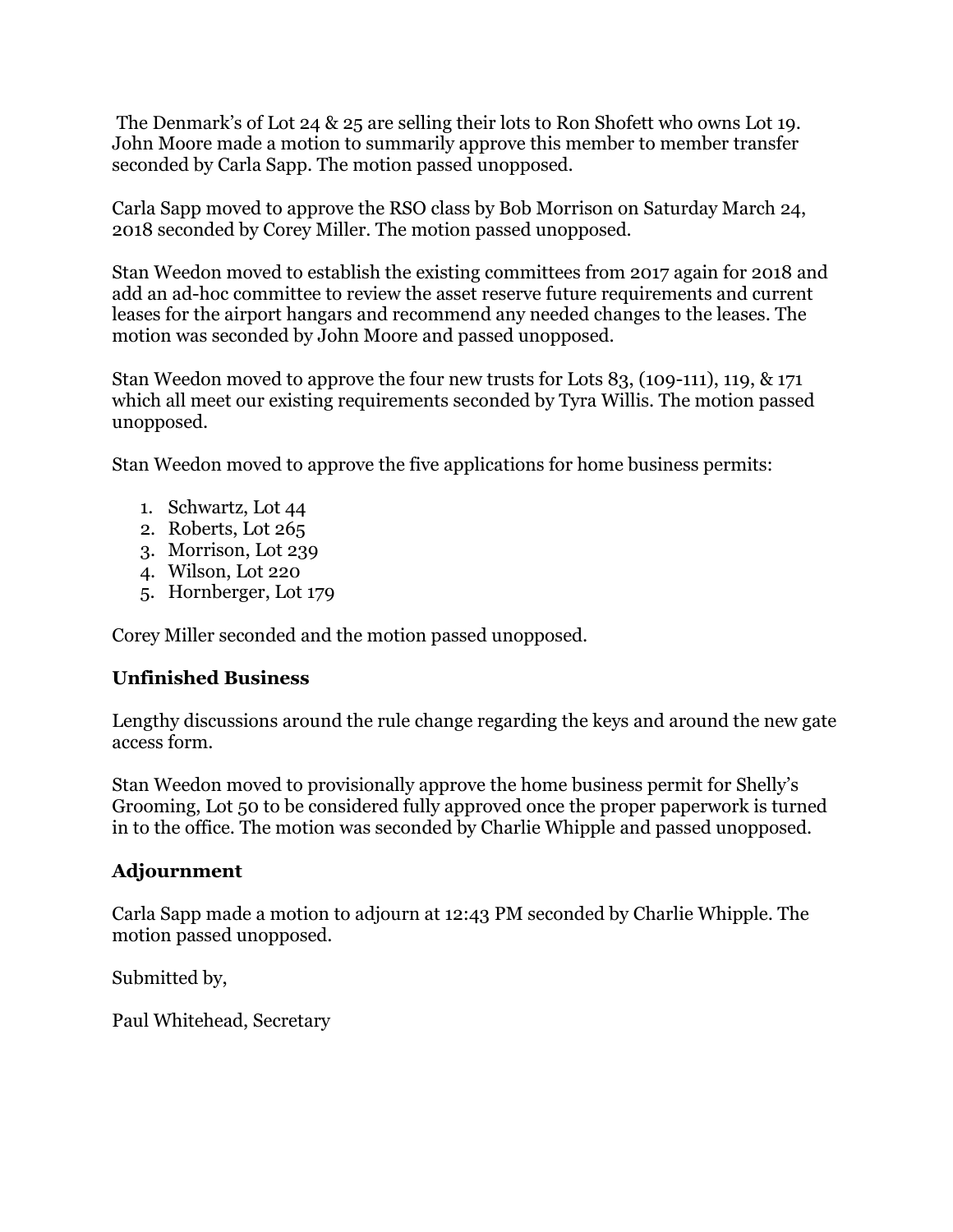### **MINUTES OF THE ANNUAL MEMBERS MEETING OF**

## **THE INDIAN HAMMOCK HUNT AND RIDING CLUB**

#### **January 21, 2018**

**Call to Order:** President Bill Miller called the meeting to order at 9:01 AM and led the assembly in a pledge of allegiance to our flag.

**Roll call/Quorum:** Karey Brown for the election committee reported that a quorum had been established as follows:

| Voting members in attendance:           | 75           |                                         |
|-----------------------------------------|--------------|-----------------------------------------|
| Proxies voted:                          | 98           |                                         |
| Total voting:                           | 173          |                                         |
| No shows:<br>submitted or not eligible) | 124          | (members not in attendance and no proxy |
| Non-voted proxies:                      | $\mathbf{2}$ |                                         |
| Total membership:                       | 299          |                                         |

**Approval of Minutes of 2017 Annual Meeting:** Bob Morrison moved to waive the reading and approve the minutes of the 2017 Annual Meeting, seconded by Ken Finney. The motion was adopted.

CPA's Annual Financial Review: Allison Schlitt, CPA from the firm of Offutt/Barton/Schlitt, LLC Certified Public Accountants presented the auditor's report to the membership and answered questions.

Vote Financial Review or Audit for Fiscal year 2018: John Moore moved to have a full audit seconded by Bob Morrison. The motion was adopted.

Election of Board of Directors for 2018:

Gail MacLain moved to set the number of Directors at eleven seconded by Charlie Whipple. A vote was taken and the outcome was close.

Ron Harland called for division and paper ballots were cast.

At 9:30 AM a 10 minute recess was called to allow time to count the votes.